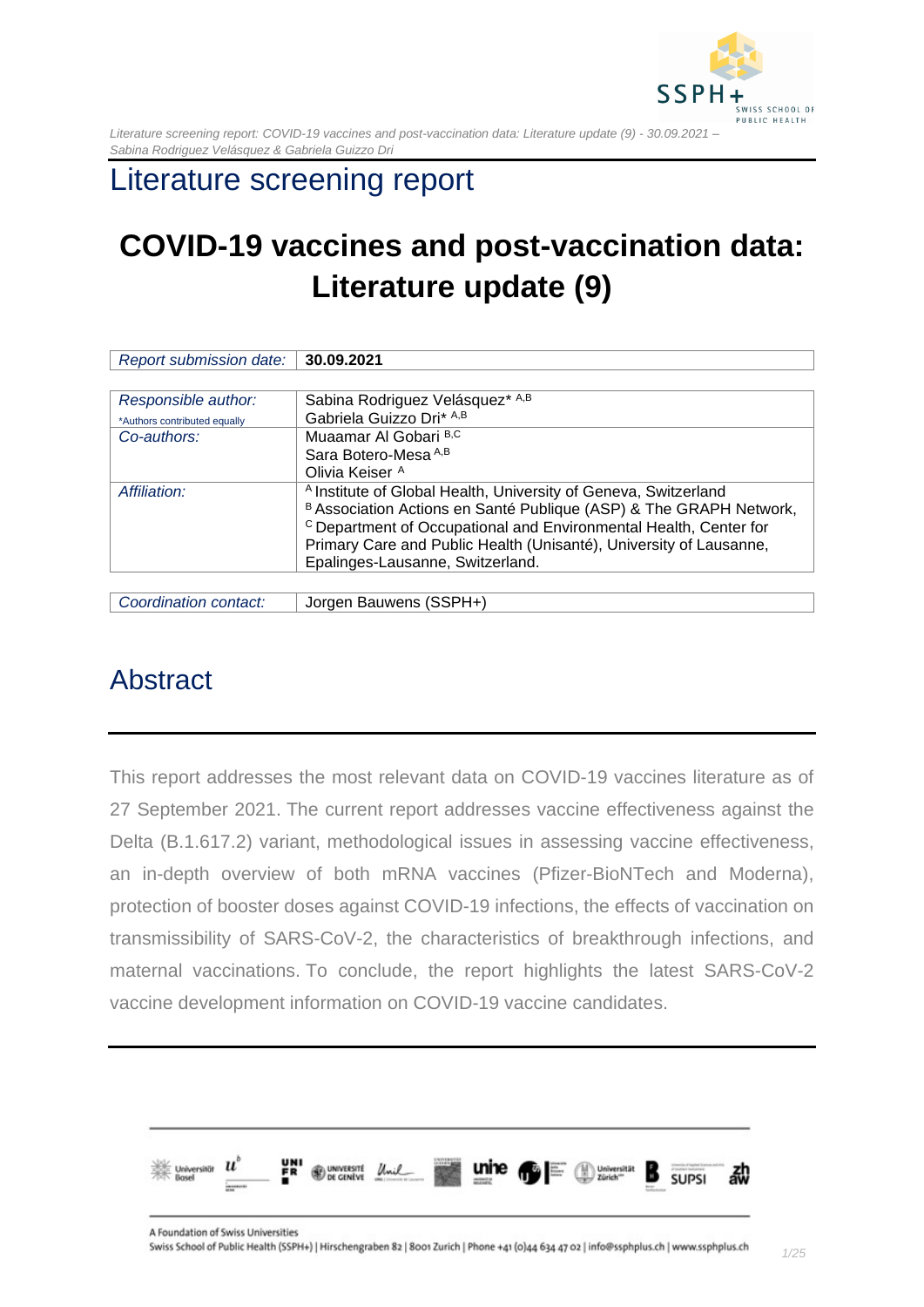

# <span id="page-1-0"></span>**Content**

| Abstract                                                                                           |    |
|----------------------------------------------------------------------------------------------------|----|
| Content                                                                                            | 2  |
| Preamble                                                                                           | 2  |
| Background                                                                                         | 3  |
| Questions addressed                                                                                | 4  |
| Methodology                                                                                        | 4  |
| <b>Results and Findings</b>                                                                        |    |
| What is the effectiveness of vaccines against the Delta variant (B.1.617.2)?                       | 5  |
| What are the latest updates on the Pfizer-BioNTech and Moderna vaccines and how do they compare? 8 |    |
| What are some characteristics of SARS-CoV-2 vaccine breakthrough infections?                       | 10 |
| What do we know about the protection of booster doses against COVID-19 infections?                 |    |
| What is the status of SARS-CoV-2 vaccine candidates?                                               |    |
| References                                                                                         | 21 |
|                                                                                                    |    |

## <span id="page-1-1"></span>*Preamble*

*A large number of scientific publications become available on a daily basis, reflecting the rapid development of knowledge and progress of science on COVID-19 related issues. Leading authorities should base decisions or policies on this knowledge; hence they need to master the actual state of this knowledge. Due to the large number of publications shared daily, decision makers heavily depend on accurate summaries of these publications, in the different public health domains. Therefore, the authors of this report were mandated by the Swiss School of Public Health plus (SSPH+), upon request of the Federal Office of Public Health (FOPH), to inform the FOPH on recent findings from the literature.*

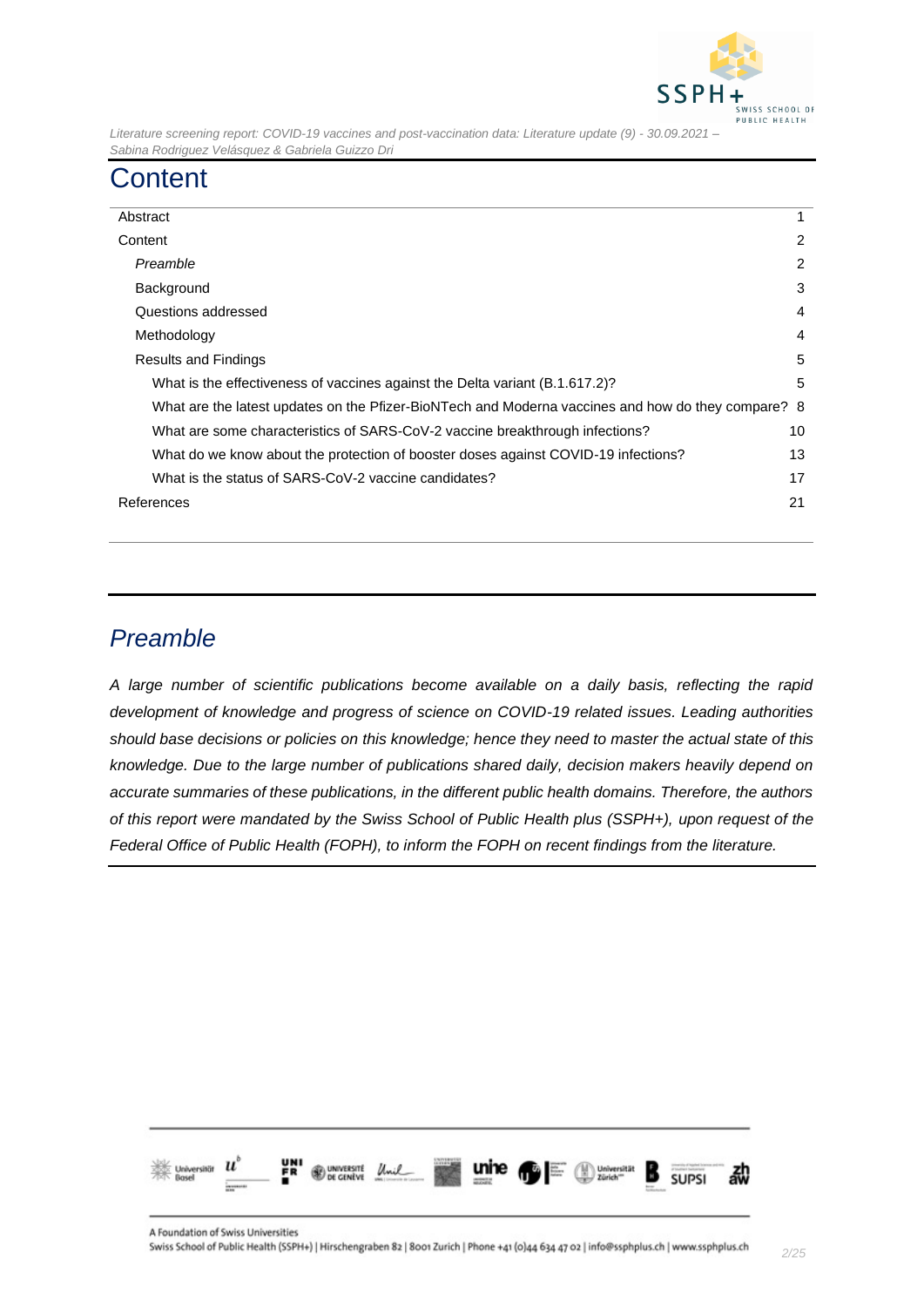

## <span id="page-2-0"></span>**Background**

At the start of 2021, vaccination rollouts demonstrated high vaccine effectiveness against the original SARS-CoV-2 strain; however, concerns about vaccine immunity waning and vaccine effectiveness against variants of concern (VOC), particularly the Delta (B.1.167.2) strain, long-term immunogenicity, and viral transmissibility arise. The latest data has shown COVID-19 vaccines to be safe and highly effective against severe COVID-19 infection, hospitalizations, and deaths. This can be exemplified in a case example from Singapore, a country that has 82% of its population fully vaccinated; of the ~11,000 new infections registered over the last four weeks, 98% of cases were asymptomatic or mild<sup>1</sup>. Despite COVID-19 vaccines demonstrating satisfactory effectiveness against severe COVID-19 infection, hospitalization, and deaths, a small difference in the effectiveness between the two mRNA COVID-19 vaccines (Pfizer-BioNtech and Moderna) have been reported, especially against the Delta variant. Multiple studies, including the latest effectiveness study on mRNA COVID-19 vaccine among U.S. health care personnel<sup>2</sup>, have consistently reported higher effectiveness for participants vaccinated with the mRNA-1273 vaccine (Moderna).

Although rare, vaccine breakthrough cases are expected to be reported in the real-world setting, especially now with the rise of the Delta variant worldwide. Reporting breakthrough infections and studying its characteristics such as the clinical outcomes, transmission, and viral kinetics of those infections provide epidemiologists, scientists and public health professionals crucial information that can help mitigate the ongoing pandemic. Reports on breakthrough infections have emphasized how subpopulations such as immunocompromised, older adults, and individuals with multiple underlying medical conditions are most at risk of serious illness<sup>3</sup>. As a result, multiple countries have begun administering booster doses to those vulnerable groups while other countries have expanded their booster dose campaign to the general population.

As WHO EUL approved vaccines continue to be administered throughout the world, the scientific community continues to develop and test the efficacy, safety, tolerability, and immunogenicity of numerous COVID-19 vaccine candidates.

This report thus focuses on published studies that covered the questions/points below.

<sup>3</sup> Risk of severe breakthrough Covid-19 higher for seniors and people with uncerlying conditions. *CNN Health.*  <https://edition.cnn.com/2021/09/08/health/severe-breakthrough-cases-cdc-studies/index.html>



<sup>1</sup> Update on local COVID-19 situation (19 September 2021). *Ministry of Health Singapore*. [https://www.moh.gov.sg/news](https://www.moh.gov.sg/news-highlights/details/update-on-local-covid-19-situation-(19-sep-2021))[highlights/details/update-on-local-covid-19-situation-\(19-sep-2021\)](https://www.moh.gov.sg/news-highlights/details/update-on-local-covid-19-situation-(19-sep-2021)) [accessed 23 September 2021].

<sup>2</sup> Effectiveness of mRNA Covid-19 Vaccine among U.S. Health Care Personnel. *The New England Journal of Medicine.*  [https://www.nejm.org/doi/full/10.1056/NEJMoa2106599?query=featured\\_home](https://www.nejm.org/doi/full/10.1056/NEJMoa2106599?query=featured_home)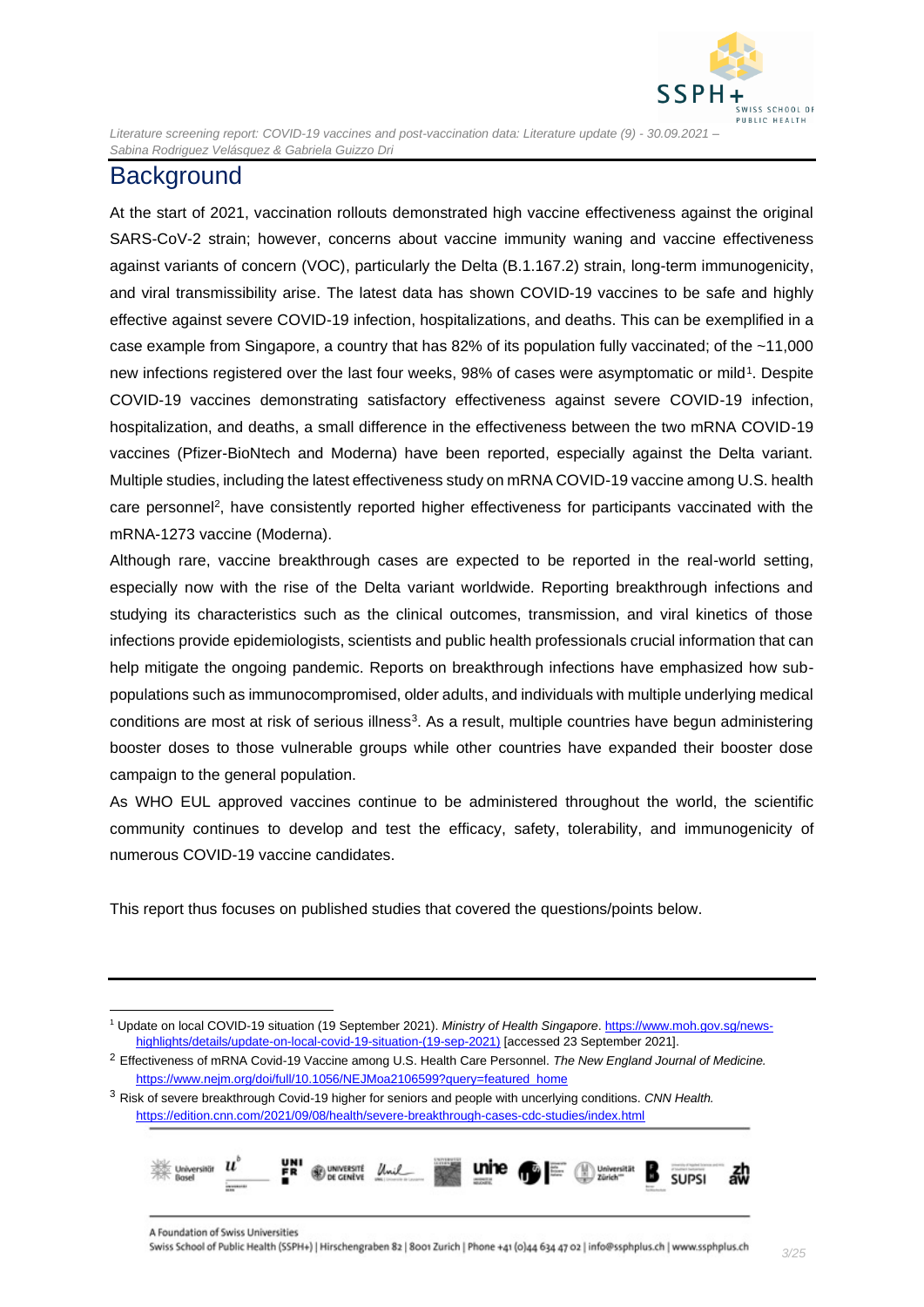

## <span id="page-3-0"></span>Questions addressed

- What is the effectiveness of vaccines against the Delta variant (B.1.617.2)?
- What are the latest updates on the Pfizer-BioNTech and Moderna vaccines and how do they compare?
- What are some characteristics of SARS-CoV-2 breakthrough infections?
- What do we know about the protection of booster doses against COVID-19 infections?
- What are the latest updates regarding pregnancy and maternal COVID-19 vaccination?
- What is the status of SARS-CoV-2 vaccine candidates?

## <span id="page-3-1"></span>Methodology

The current report screened the databases of PubMed, Embase, medRxiv, bioRxiv, SSRN, Cochrane, and clinical trial databases such as ClinicalTrials and WHO Trial registry for vaccine-related literature as of 30 September 2021. We focused on studies that would help to discuss the points raised above. For more information on the methodology, please refer to previous reports.

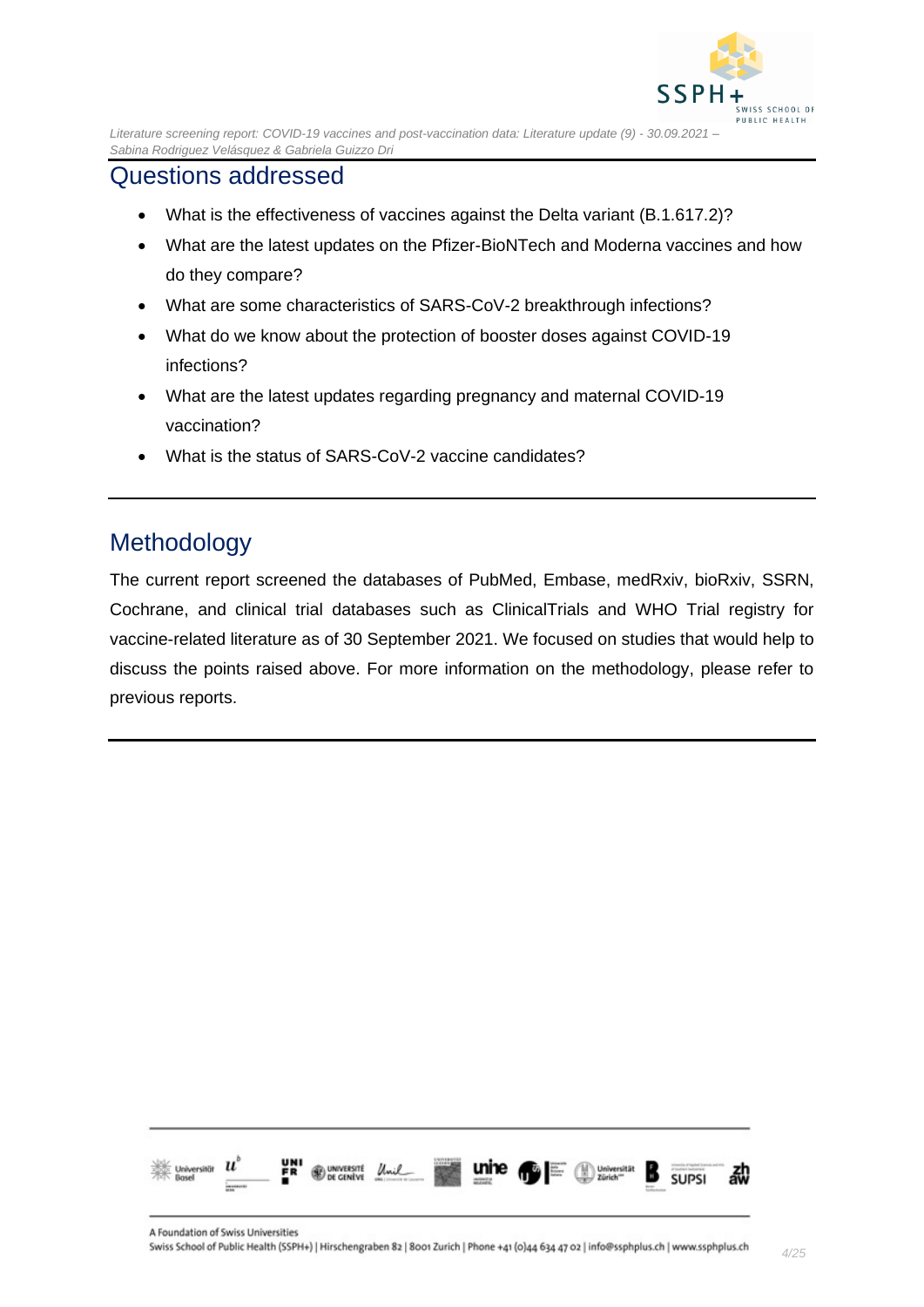

## <span id="page-4-0"></span>Results and Findings

<span id="page-4-1"></span>What is the effectiveness of vaccines against the Delta variant

(B.1.617.2)?

#### **Summary:**

Given the rise of the more infectious and transmissible Delta variant (B.1.617.2) throughout the world<sup>4</sup> and reports of vaccine immunity waning over time<sup>5</sup>, it is important to continuously track real-world vaccine effectiveness, particularly to determine the vaccine-induced protection against severe disease, hospitalization, and death. Initial real-world observational studies demonstrated that all six WHO EUL authorised vaccines (BNT162b2/Comirnaty [Pfizer-BioNTech]/; mRNA-1273 /Spikevax [Moderna]; Vaxzevria/ ChAdOx1 nCoV-19/ AZD1222/ Covishield [AstraZeneca]; Johnson & Johnson Covid-19 vaccine [Janssen]; BBIBP-CorV [Sinopharm]; CoronaVac [Sinovac]) demonstrated similar effectiveness in real-world settings to their respective phase III clinical trials and further efficacy studies<sup>6</sup>. Both mRNA vaccines demonstrated slightly reduced real-life effectiveness than their respective clinical data efficacy<sup>7</sup>, fluctuating at around 90% effectiveness<sup>8</sup>. Both AstraZeneca's ChAdOx1 nCoV-19 and Janssen's Johnson & Johnson Covid-19 vaccine demonstrate similar vaccine effectiveness to their efficacy trials, **85%**<sup>9</sup> and **69%**<sup>10</sup> , respectively, while Sinovac's CoronaVac fared better in real-world settings than reported in its efficacy data<sup>11</sup>. Little data on Sinopharm's BBIBP-CorV vaccine effectiveness has been published thus far.

The Center for Disease Control and Prevention (CDC) reported that prior to the Delta variant's predominance, unvaccinated individuals were infected at **11.1 (95% CI, 7.8 – 15.8)** times the rate of vaccinated individuals; post-Delta variant predominance, the risk of infection for unvaccinated

<sup>7</sup> 94.5% for BNT162b2/ Comirnaty. Safety and Efficacy of the BNT162b2 mRNA Covid-19 Vaccine. *New England Journal of Medicine.* [https://doi.org/10.1056/NEJMoa2034577;](https://doi.org/10.1056/NEJMoa2034577) 94.1% for mRNA-1273/ Spikevax fficacy and Safety of the mRNA-1273 SARS-CoV-2 Vaccine. *New England Journal of Medicine.* <https://doi.org/10.1056/NEJMoa2035389>

<https://doi.org/10.1056/NEJMoa2107715>



<sup>4</sup> Tracking of variants. *GISAID*[. https://www.gisaid.org/hcov19-variants/](https://www.gisaid.org/hcov19-variants/)

<sup>5</sup> COVID vaccine immunity is waning — how much does that matter? *Nature*[. https://www.nature.com/articles/d41586-021-](https://www.nature.com/articles/d41586-021-02532-4) [02532-4](https://www.nature.com/articles/d41586-021-02532-4)

<sup>6</sup> COVID-19 vaccines in the WHO's Emergency Use Listing EUL: Report (4). *Federal Office of Public Health*. <https://www.bag.admin.ch/bag/en/home/suche.html#vaccine%20reports>

<sup>8</sup> Coronavirus disease 2019 (COVID-19) mRNA vaccine effectiveness in asymptomatic healthcare workers. *Infection Control & Hospital Epidemiology*. <https://doi.org/10.1017/ice.2021.287>

<sup>9</sup> An observational cohort study on the incidence of SARS-CoV-2 infection and B.1.1.7 variant infection in healthcare workers by antibody and vaccination status. *Clinical Infectious Diseases.* <https://doi.org/10.1093/cid/ciab608>

<sup>10</sup> Effectiveness of the Single-Dose Ad26.COV2.S COVID Vaccine. *medRxiv.* <https://doi.org/10.1101/2021.09.10.21263385> <sup>11</sup> Effectiveness of an Inactivated SARS-CoV-2 Vaccine in Chile. *New England Journal of Medicine.*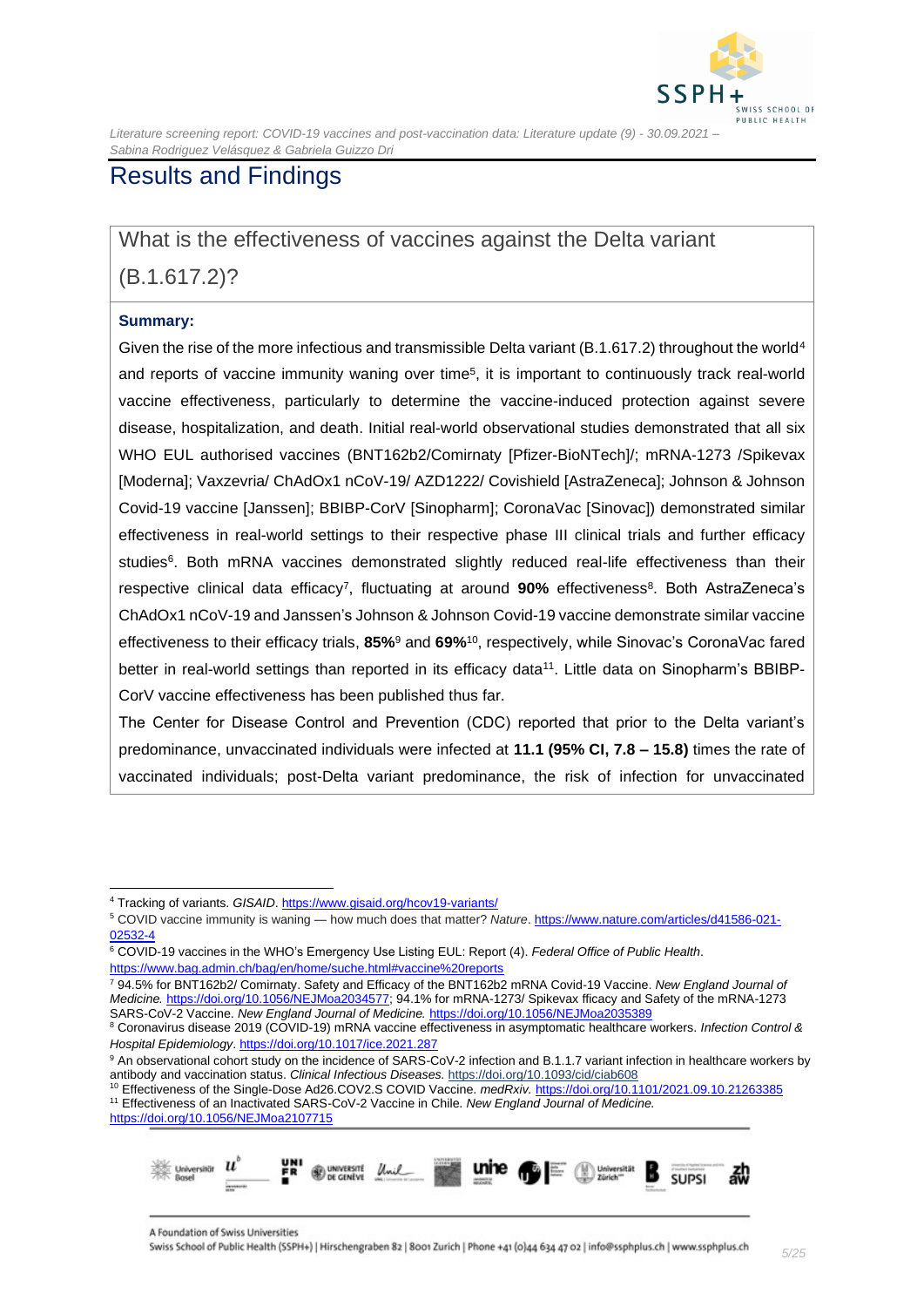

individuals reduced to **4.6 (2.5 – 8.5)** times the rate of those vaccinated<sup>12</sup> . Recently published data on vaccine effectiveness have demonstrated vaccine protection waning against SARS-CoV-2 (asymptomatic or symptomatic) infection over time<sup>13,14</sup>. Despite reports of reduced effectiveness against SARS-CoV-2 infection with the circulating Delta variant, **vaccine effectiveness remains high against severe infection, hospitalization, and death for all vaccines**. The latest data on vaccine effectiveness against the Delta variant is summarised below.

#### **Results:**

mRNA vaccines: Prior to the Delta variant's predominance throughout the globe, mRNA vaccine effectiveness had an estimated range of **86% to 94%** effectiveness mark in the US (1-3) and between **89% to 95%** in several countries including the UK, Israel, Canada, and Western Europe (4-8). Since the Delta variant took over as the dominant strain, various studies reported reductions in vaccine effectiveness estimates throughout the world. For example, a study conducted by the CDC investigated mRNA vaccine effectiveness against SARS-CoV-2 infection observed that age-adjusted vaccine effectiveness declined from **91.8%** in May (pre-Delta variant predominance) to **75%** in July (Delta variant predominance)(2). These findings are consistent with another US study that demonstrated reductions in vaccine effectiveness against infection from April (**BNT162b2: 86.1%**; **mRNA-1273: 93.3%**) to July (**BNT162b2: 76%**; **mRNA-1273: 86.3%**) (3). Further US- (9) and UKbased (10) studies corroborated the above-mentioned findings where reductions in effectiveness were most pronounced in older adults (≥65 years) and individuals with underlying comorbidities. Interestingly, a UK study reported that there was no evidence of reduced effectiveness in the Deltadominant period when compared to the Alpha-dominant period (Alpha: **78%**; Delta: **80%**; p=0.5) **80%** for the Pfizer vaccine (11), while a US-veterans study reported an increase in mRNA vaccine effectiveness: from **84.1% (95% CI, 74.1-90.2)** in February-June to **89.3% (95% CI, 80.1-94.3**) in July-August (2, 9, 11-13). Despite contradicting effectiveness estimates against SARS-CoV-2 infection, mRNA vaccines have been demonstrated to maintain high effectiveness rates against SARS-CoV-2 hospitalization and ICU admission (2, 9, 11-13). A CDC study demonstrated sustained mRNA vaccine effectiveness against hospitalization over a 24-week period from March until July 2021 [VE 2-12 weeks after second dose= **86% (95% CI, 82-90)**; VE 12-24 weeks after second dose= **84% (95% CI, 77-90)**; p=**0.854**] (14). Vaccine effectiveness against hospitalization was **87% (95% CI, 83-90)** during the pre-Delta variant months (March-May) and **84% (95% CI, 79-89)**, during the Delta-predominant

<sup>14</sup> Comparison of two highly-effective mRNA vaccines for COVID-19 during periods of Alpha and Delta variant prevalence. *medRxiv. <https://www.medrxiv.org/content/10.1101/2021.08.06.21261707v3>*



 $12$  Of those vaccinated, 92% received either Pfizer/ BioNTech or Moderna. The remainder (8%) received the Janssen (Johnson & Johnson) vaccine mRNA vaccine. Covid-19: Unvaccinated face 11 times risk of death from delta variant, CDC data show. BMJ[. https://www.bmj.com/content/374/bmj.n2282.long;](https://www.bmj.com/content/374/bmj.n2282.long) Monitoring Incidence of COVID-19 Cases, Hospitalizations, and Deaths, by Vaccination Status — 13 U.S. Jurisdictions, April 4–July 17, 2021. *Morbidity & Mortality Weekly Report.* <https://www.cdc.gov/mmwr/volumes/70/wr/mm7037e1.htm>

<sup>13</sup>Durability analysis of the highly effective BNT162b2 vaccine against COVID-19. *medRxiv.*  <https://www.medrxiv.org/content/10.1101/2021.09.04.21263115v1>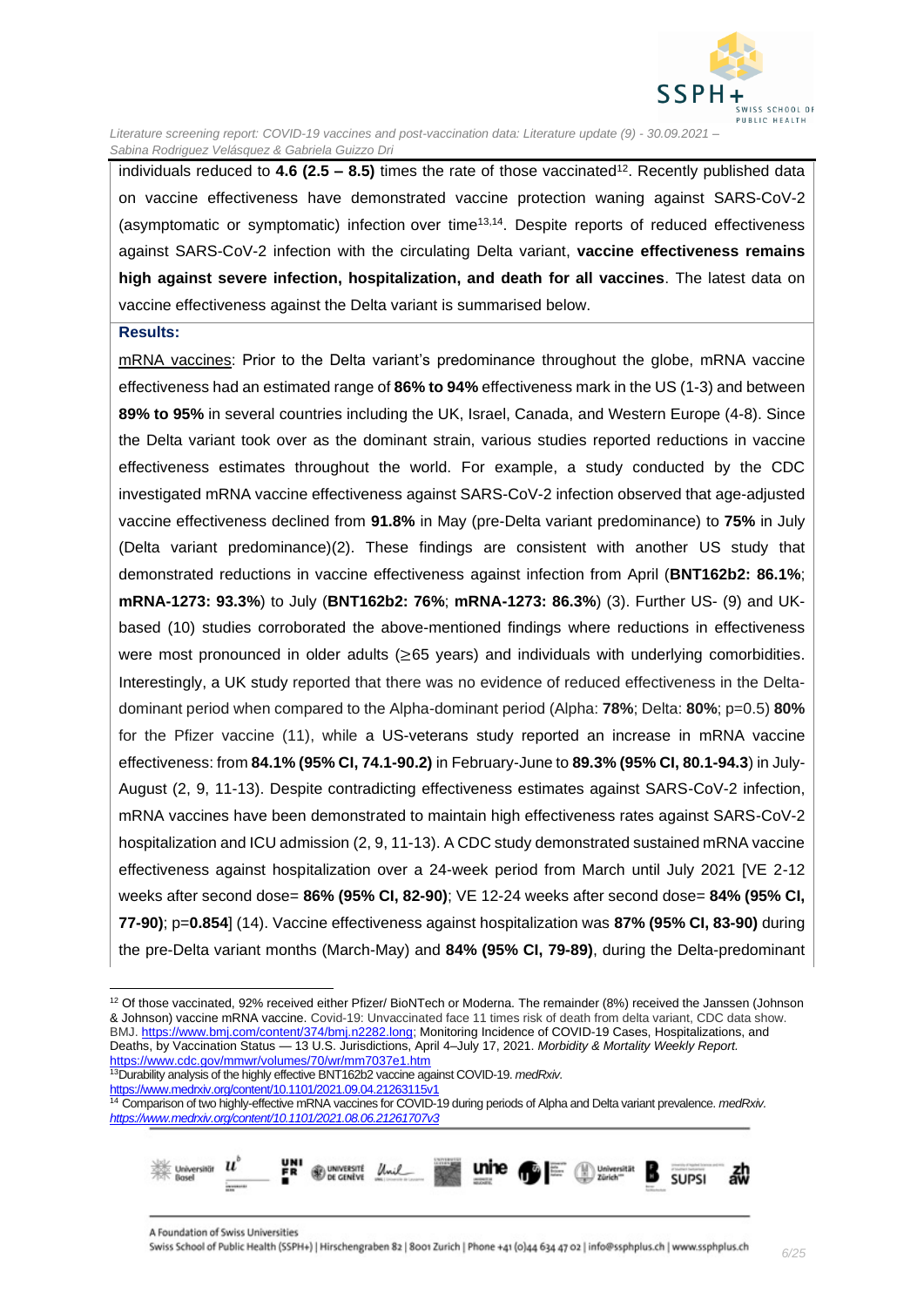

months (June-July). The authors additionally reported sustained, albeit lower, vaccine immunity in older (≥65 years; numerical data not reported, only graphical) immunocompromised individuals **[63% (95% CI, 44-76)**](14). Other studies provide evidence that mRNA vaccine effectiveness was consistently lower in individuals aged 65 and above than younger adults (typically 18-64 years) (9, 10); vaccine effectiveness against hospitalizations among adults aged ≥65 years was **79.8% (95% CI, 67.7-87.4)** than adults aged 18-64 (**95.1% (95% CI, 89.1-97.8**)(15).

AstraZeneca: In general, AstraZeneca's ChadOx1 nCoV-12/ Vaxzevria demonstrates lower vaccine effectiveness than both mRNA vaccines (10, 11). Recently published vaccine effectiveness data have demonstrated varied results. Since the Delta variant became the predominant strain in the UK, the Office of National Statistics Covid-19 Infection Survey reported that effectiveness against infection had decreased from **79% (95% CI, 56-90)** in the Alpha-dominant period to **67% (95% CI, 62-71)** in the Delta-dominant period; this reduction however, was not significant (p=0.23) (11). A Scottish study (REACT-SCOT case control study) reported that vaccine effectiveness did not vary over calendar time: vaccine effectiveness in June-July 2021 was similar to that of March-April (13). In the Deltapredominant period, vaccine effectiveness was calculated to be **91% (95% CI, 86-95)** against severe COVID-19 illness and **88% (95% CI, 85-90)** against hospitalization or death due to COVID-19. The study additionally reported that vaccine efficacy decreases rapidly over the first two months after the second dose, but stabilised over time (13). Lastly, the ChAdOx1 nCoV-19/ Vaxzevria demonstrates higher vaccine effectiveness in younger than older age groups, higher effectiveness against the Alpha than the Delta variant, and higher effectiveness against severe illness than symptomatic infection  $(10).$ 

Johnson & Johnson: Ad26.COV2.S vaccine effectiveness has been reported to be high and sustained over time: effectiveness was reported to be **78% (95% CI, 73-82)** against SARS-CoV-2 infection and **85% (95% CI, 73-91)** against hospitalizations among U.S. states with high Delta variant incidence during the months of June and July (16). Interestingly, another U.S. study conducted prior to the Delta variant's predominance (surveillance period: 1 January to 22 June) reported lower AD26.COV2.S effectiveness rates compared to the above-mentioned study: **68% (95% CI, 50-79)** against SARS-CoV-2 hospitalization and **73% (95% CI, 59-82)** against SARS-CoV-2 infection leading to an emergency department or urgent care visit (17). These pre-Delta findings, however, should be interpreted with caution due to small number of observations.

#### Inactivated virus vaccines (Sinopharm and Sinovac):

As of 27 September, little data has been published on either Sinopharm's BBIBP-CorV or Sinovac's CoronaVac's effectiveness against the Delta variant. A study conducted in Jiangsu, China analysed

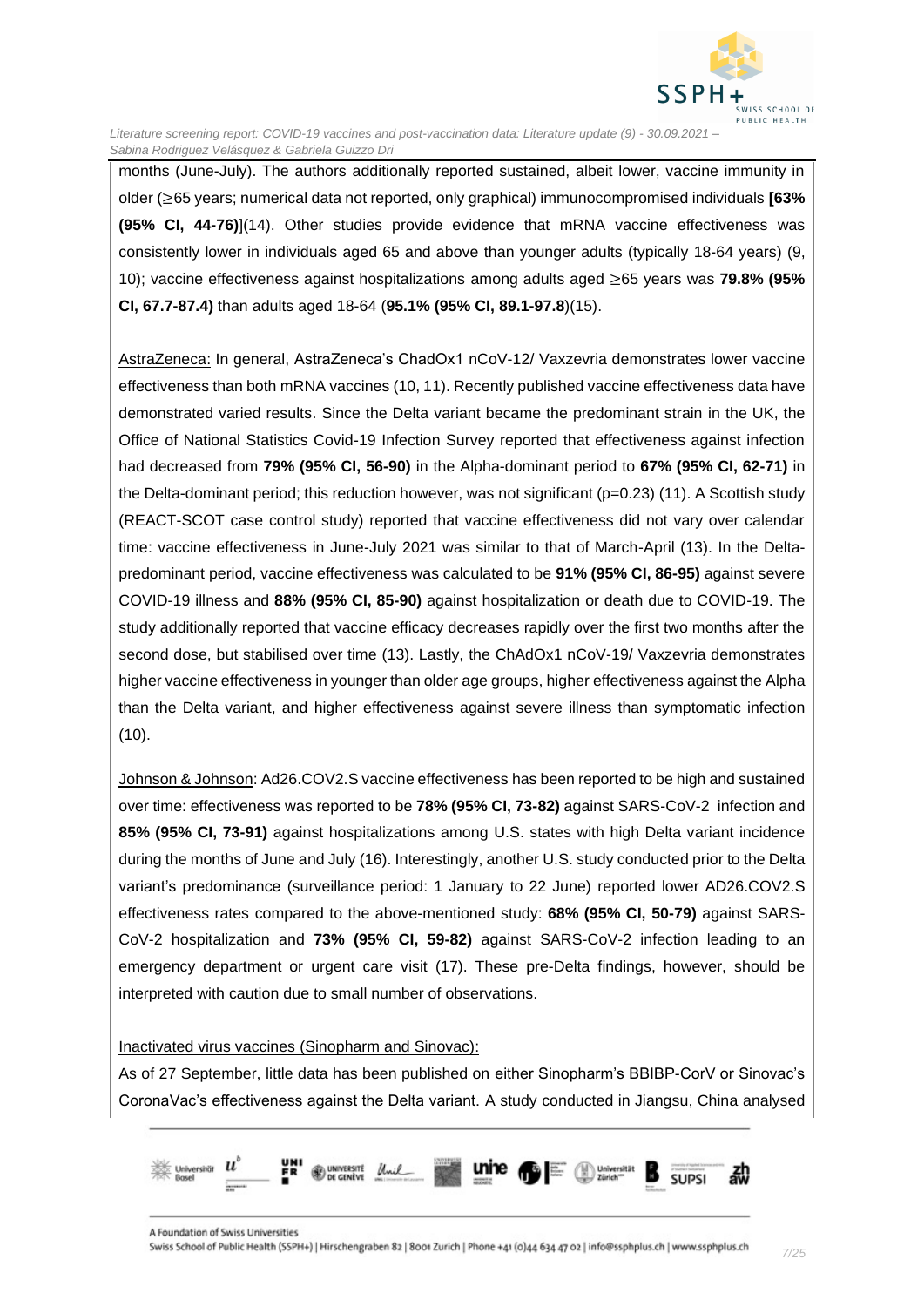

the effect of inactivated virus vaccines against the B.1.617 strain and concluded that a single dose did not offer clinically meaningful protection against severe illness, while two doses provided an adjusted risk reduction of **88% (95% CI, 55-98)** in developing severe SARS-CoV-2 illness (18). The study did not specify which inactivated COVID-19 vaccines were used.

No real-world studies have thus far been published in English on Sinopharm's vaccine effectiveness (19), while two studies analysed CoronaVac's vaccine effectiveness against the B.1.617.2 strain. In Guangzhou, China, full-dose vaccine effectiveness was estimated to be **58% (95% CI, 15-81)** against SARS-CoV-2 infection and **70.2% (95% CI, 29.6-89.3)** against moderate COVID-19 disease (20), and in Guangdong province, China, CoronaVac's adjusted vaccine effective was estimated to be **69.5% (95% CI, 42.8-96.3)** against COVID-19 pneumonia and **100%** against severe/ critical illness (21). The majority of CoronaVac's effectiveness studies were about the wild-type strain (22, 23) or the Gamma (P.1) variant (24, 25) [see COVID-19 vaccines and post-vaccination data: Literature Update (8) [30.08.2021] for further information<sup>15</sup>]. Moreover, some studies assessed the CoronaVac's safety and efficacy upon the administration of booster doses (26) and heterologous booster doses (27-29). The administration of a third CoronaVac booster dose, 6 months or more after the second dose, effectively increased neutralizing antibody levels [GMT increased to **137.9 (95% CI, 99.9-190.4)** from **4.1 (95%CI, 3.3-5.2)**] against SARS-CoV-2 (26). Lastly, one study reported that the administration of a Vaxzevria booster shot to fully vaccinated CoronaVac individuals yielded comparable antibody levels [**797 U/mL (95% CI,598.7-1062)**] to individuals who received two doses of Vaxzevria [**818 U/mL (95% CI, 662.5-1010)**] (29), while another study demonstrated that the AZD1222 booster shot (administered 1-2 months after the second CoronaVac shot) was nine-fold greater (**7,947 U/mL**) than that of fully vaccinated AZD1222 individuals (28).

# <span id="page-7-0"></span>What are the latest updates on the Pfizer-BioNTech and Moderna vaccines and how do they compare?

**Summary:** Following reports by Pfizer-BioNTech and Moderna that protection from their COVID-19 vaccines wanes over time, scientists and public health officials are following the latest updates regarding both vaccines' immunogenicity, duration of protection, and incidences of breakthrough infection. Pfizer-BioNTech confirmed that their vaccine's protection declined six to eight months after the administration of their vaccine's second dose, falling from an estimated effectiveness of **96.2%**

<sup>15</sup> COVID-19 vaccines and post-vaccination dates; as of 08/30/2021. *Federal Office of Public Health*. <https://www.bag.admin.ch/bag/de/home/suche.html#literature%20update%208>

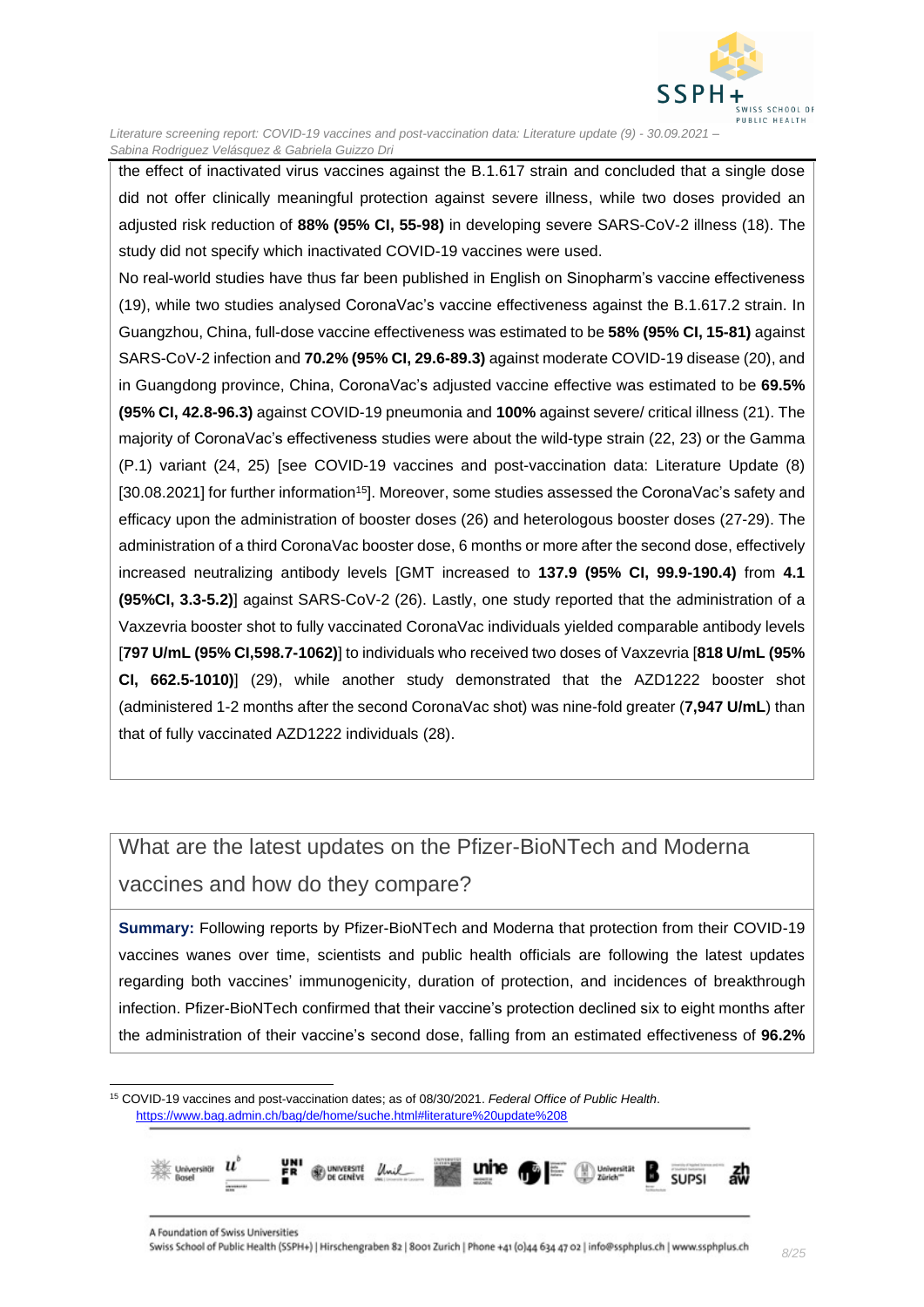

one week after full inoculation to 83.7% four months later<sup>16</sup>. Conversely, Moderna presented Phase III data in early August that the vaccine's efficacy remains durable (**93%**) six months after the second dose<sup>17</sup> . However, recently published data reported vaccinated individuals (median ≤8 months) had lower risks of [**36% (95% CI, 17-52 incidence rate reduction**)] developing breakthrough infections than those vaccinated more than a year ago (median  $\geq$ 13 months)<sup>18</sup>, underpinning the need for a possible third booster dose among the general population (see booster dose section below). Recent studies have observed that Moderna's vaccine protection may provide longer immunity and protection against SARS-CoV-2 infection than Pfizer-BioNTech's BNT162b2. This section summarises the latest data on both Pfizer-BioNTech and Moderna's vaccines, keeping in mind that comparison across vaccines, particularly across populations, is subject to sources of confounding bias.

#### **Results:**

#### Immunogenicity

A Belgian study compared the neutralization level after two doses of either Pfizer-BioNTech's BNT162b2 or Moderna's mRNA-1273 vaccine and observed that the mRNA-1273 vaccine produced significantly **higher humoral immunogenicity** compared to the BNT162b2 vaccine (30). Further research however needs to be conducted to correlate humoral immunity to duration of protection, risk of transmission, and breakthrough infection. Moderna's higher neutralization levels could be attributed to higher doses of mRNA (100 ug) encapsulated within the mRNA-1273 vaccine than the BNT162b2 vaccine (30 ug) or longer intervals between the first and second shots (Moderna: 28 days; Pfizer-BioNTech: 21 days) (3).

#### Breakthrough infections

A study conducted across five U.S. states reported that Moderna's mRNA-1273 vaccine demonstrated a two-fold risk reduction against breakthrough infection compared to BNT162b2 (3). Within the state of Florida, risk of a breakthrough infection occurring was 60% lower for mRNA-1273 vaccine recipients than BNT126b2 recipients within the Delta-predominant period in July (3).

#### Real-world effectiveness

Recently published mRNA vaccine data have demonstrated varied results in relation to both Pfizer-BioNTech and Moderna vaccine effectiveness. A study that was conducted in five U.S. states over the month of July (period of high Delta variant prevalence) demonstrated that the BNT162b2 vaccine

<sup>17</sup> Moderna reports second quarter fiscal year 2021 financial results and provides business updates. *Moderna*. <https://investors.modernatx.com/news-releases/news-release-details/moderna-reports-second-quarter-fiscal-year-2021-financial> 18Moderna Highlights New Clinical Data on its COVID-19 Vaccine. *Moderna*. [https://investors.modernatx.com/news](https://investors.modernatx.com/news-releases/news-release-details/moderna-highlights-new-clinical-data-its-covid-19-vaccine)[releases/news-release-details/moderna-highlights-new-clinical-data-its-covid-19-vaccine](https://investors.modernatx.com/news-releases/news-release-details/moderna-highlights-new-clinical-data-its-covid-19-vaccine)



<sup>16</sup> Pfizer and Moderna say Covid vaccine protection wanes over time. *Financial Times*. [https://www.ft.com/content/8d42600f-](https://www.ft.com/content/8d42600f-7da3-452a-a7ab-22735c6f73c7)[7da3-452a-a7ab-22735c6f73c7](https://www.ft.com/content/8d42600f-7da3-452a-a7ab-22735c6f73c7)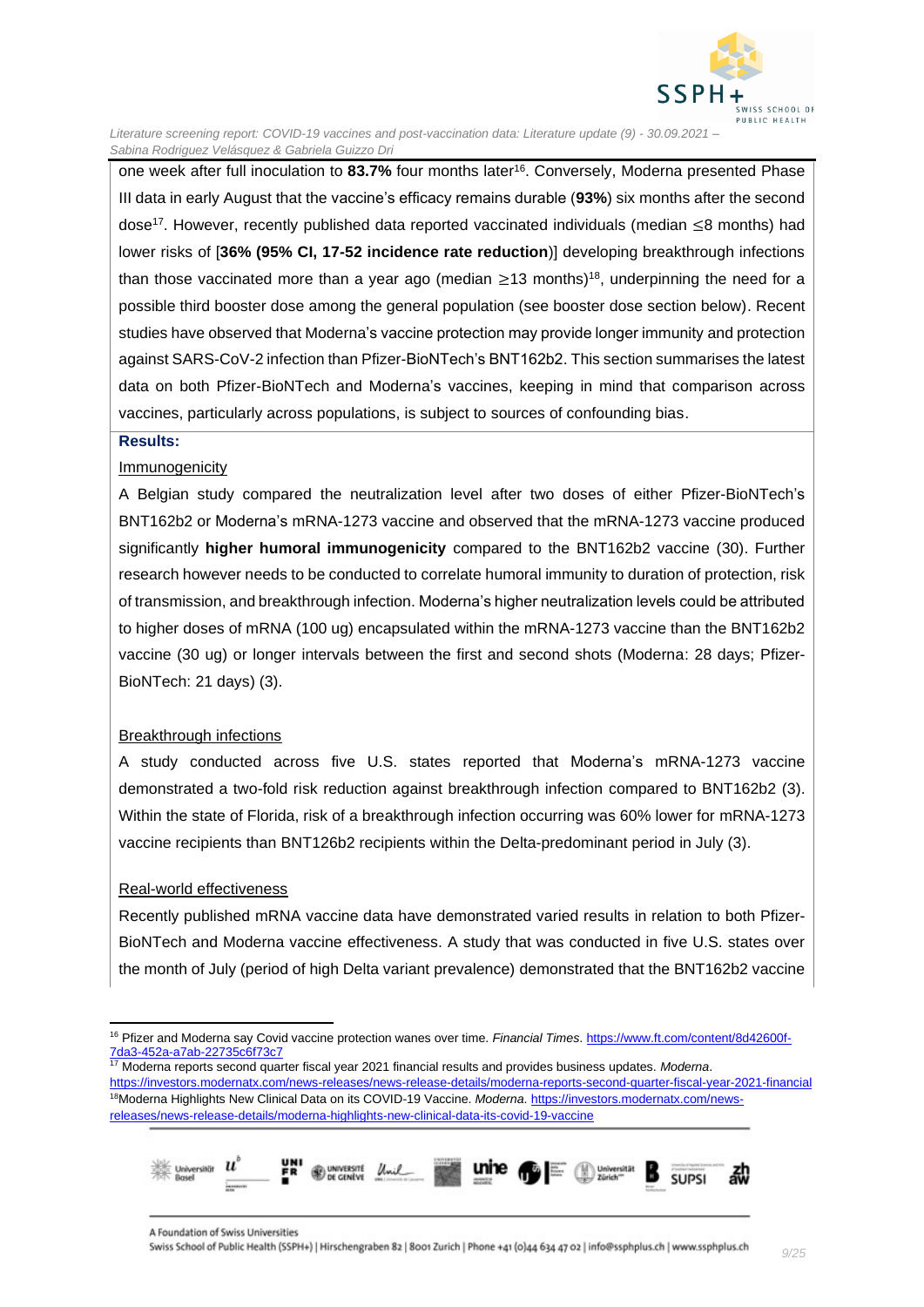

had an effectiveness of **42% (95% CI, 13-62)** against B.1.617.2 infection (corroborating Israeli vaccine data (31)), while the Moderna vaccine had an effectiveness of **76% (95% CI, 58-87)** (3). The authors concluded that both vaccines' reduced effectiveness could be due to "waning immunity over time" or the "dynamic landscape of SARS-CoV-2 variants". Other studies also demonstrated lower BNT162b2 vaccine effectiveness when compared to Moderna's mRNA-1273 vaccine: adjusted vaccine effectiveness against COVID-19 related hospitalization over a six-month period (1 February to 6 August) was **91.6% (95% CI, 83.5-95.7)** for mRNA-1273 and **83.4% (95% CI, 74-89.4)** for BNT162b2 (15), while another study observed that (>120 days after the second dose) the Moderna vaccine was **92% (95% CI, 87-96)** effective at preventing hospitalization, while the Pfizer-BioNTech vaccine was only **77% (95% CI, 67-84)** effective (32). Other US-based studies report that two doses of either the mRNA-1273 or BNT162b2 vaccine provide similar effectiveness among ≥50 year old adults [effectiveness against hospitalization: **87%** Pfizer-BioNTech; **91%** Moderna] (17) and nursing home residents [effectiveness against infection: **52.4% Pfizer-BioNTech**; **50.6% Moderna]** (9) during the Delta variant period. Lastly, vaccine induced immunity against symptomatic B.1.617.2 COVID-19 infection waned more for the Pfizer-BioNTech vaccine (from **92.4%** one week after the administration of the second dose to **80.3% (95% CI, 79.9-80.6)** 10-14 weeks after the second dose than the Moderna vaccine (from **95.2%** to **90.3% (95% CI, 67.2-97.1**)(10) .

## <span id="page-9-0"></span>What are some characteristics of SARS-CoV-2 vaccine breakthrough infections?

#### **Summary:**

COVID-19 vaccines are very effective at preventing infections, serious illnesses, hospitalizations, and death; however, since they are not 100% effective at preventing infection, some fully vaccinated individuals can still develop COVID-19. Although rare, these breakthrough infections have been reported in partially and fully vaccinated individuals and have risen in number, especially with the emergence of the Delta variant. In order to fully assess and control the ongoing COVID-19 pandemic, information on the characteristics of breakthrough infections such as clinical outcomes, transmission, and viral kinetics is essential. Overall, the incidence of severe or critical COVID-19 illness and the durations of both infectious virus shedding and symptoms are significantly reduced in vaccinated individuals. According to an analysis of UK data from National immunisation Management Service (NIMS) and the Coronavirus Clinical information Network (COCIN) between December 2020 and July 2021, 84% of hospitalized patients with COVID-19 had

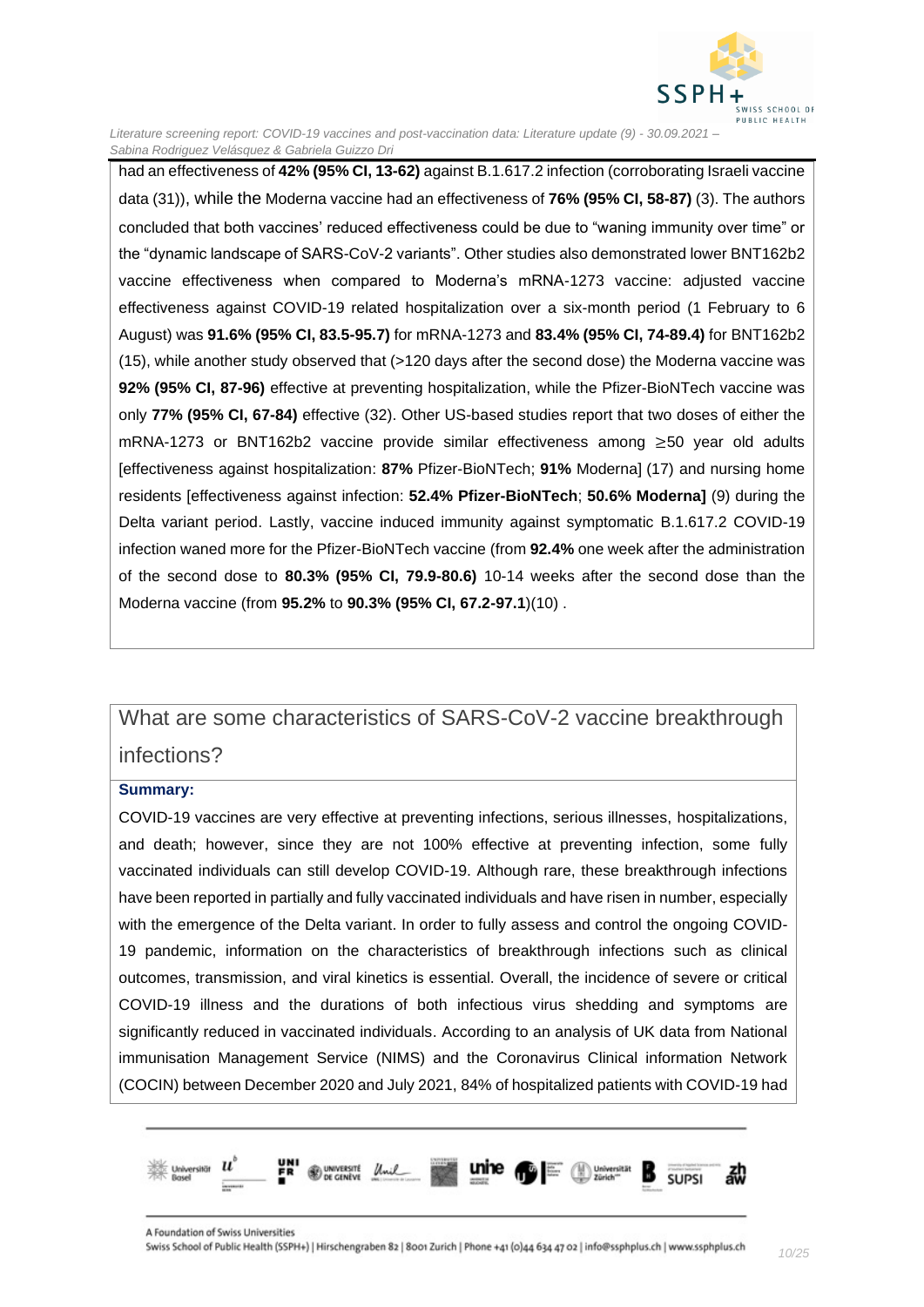

not received a COVID-19 vaccine, 13% had received their first vaccine, and 3% their second<sup>19</sup>. Additionally, some data indicates that vaccination shortens the duration of time of high transmission potential and minimizes symptom duration<sup>20</sup>.

#### **Results:**

#### Clinical Outcomes:

A study identifying patients admitted to the hospital with SARS-CoV-2 from real-world data collected by the Yale New Haven System from 23 March to 1 July 2021, identified a total of 969 patients with confirmed positive PCR test for SARS-CoV-2 (33). Out of the total cases, **18%** (172 patients) had received at least one dose of a COVID-19 vaccine (BNT162b2, mRNA-1273, or Ad.26.COV2.S) at the time of admission to the hospital. From those patients, **54 were fully vaccinated** and were evaluated for illness severity. Among the fully vaccinated patients, **46%** (25 patients) were **asymptomatic**, **7%** (4 patients) had **mild disease**, **20%** (11 patients) had **moderate disease**, and **26%** (14 patients) had **severe or critical illness**. Out of the 14 patients with severe or critical illness, four required intensive care, one required mechanical ventilation, and three died (33).

Another study assessing the rate of symptomatic infection and serious illness among breakthrough infections from 12 February to 29 July 2021 from the Washoe Health Country District health database, identified a total of 6399 COVID-19 cases of which 338 (**5.3%**) were classified as breakthrough infections (34). Out of the breakthrough infections, **85.5%** were **symptomatic**, **5%** required **hospitalization**, and **zero Covid deaths** were reported. Overall, the rate of breakthrough infections was more than **18-fold lower** than the rate of infections among unvaccinated individuals (34).

Another similar study aiming to determine risk factors and outcomes associated with breakthrough infections in the national COVID-19 database in Qatar from 23 December 2020 to 28 March 2021, detected 456 breakthrough infections among which **60.7%** were males, and more than 1 comorbid conditions were present in **61.2%** of the vaccinated persons (35). Severe disease was recorded in **10.5%** of persons with breakthrough infections and factors associated with severe disease or death included **increasing age** and **presence of symptoms at baseline**. Overall, fully vaccinated people who developed a breakthrough infection were significantly less likely to experience severe disease or death compared with matched unvaccinated people who developed infection (35).

#### Transmission:

<sup>&</sup>lt;sup>19</sup> Covid-19: How is vaccination affecting hospital admissions and deaths?. BMJ. <https://www.bmj.com/content/374/bmj.n2306> <sup>20</sup> Longitudinal analysis of SARS-CoV-2 vaccine breakthrough infections reveal limited infectious virus shedding and restricted tissue distribution. *medRxiv*[. https://www.medrxiv.org/content/10.1101/2021.08.30.21262701v1](https://www.medrxiv.org/content/10.1101/2021.08.30.21262701v1)

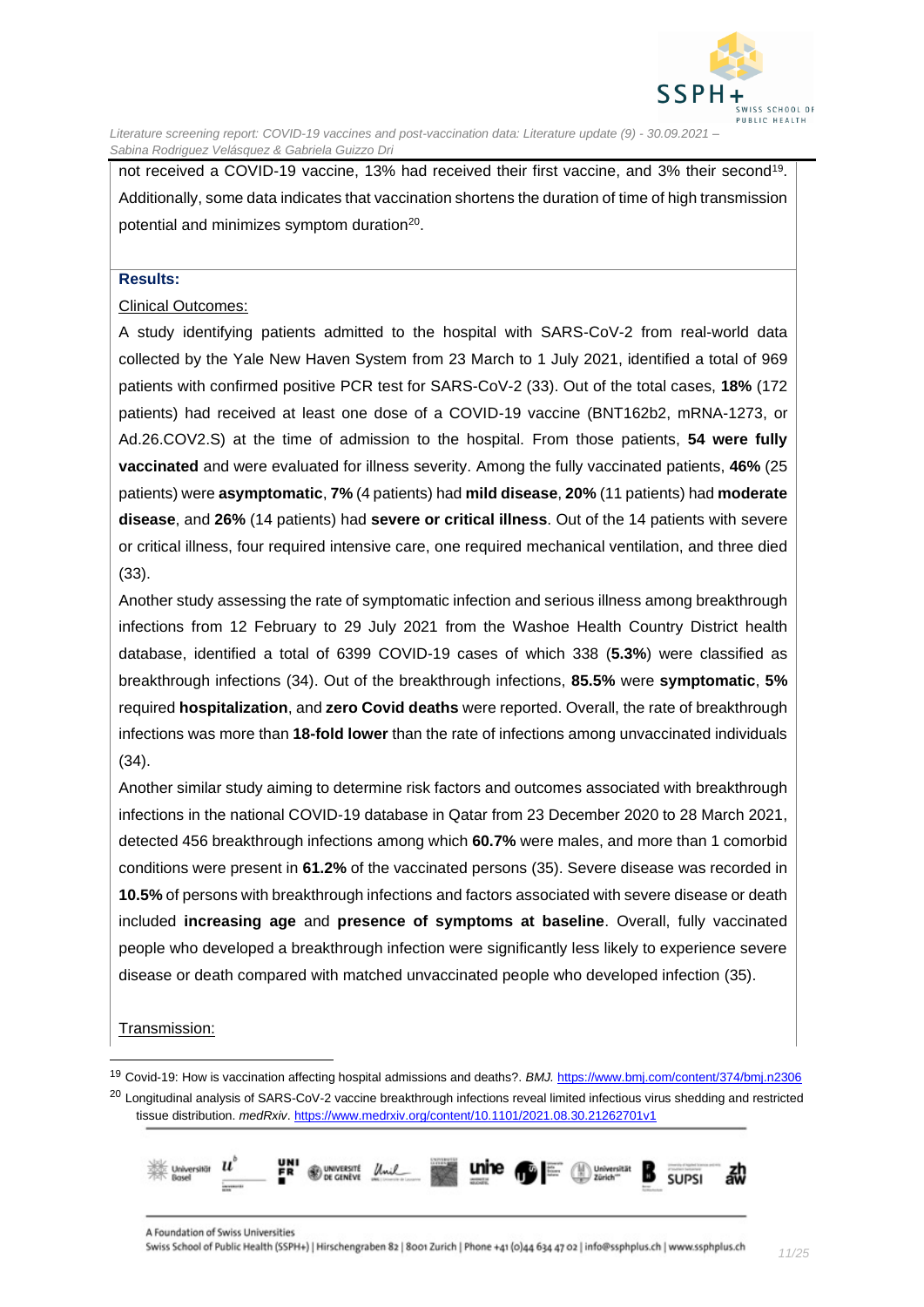

A cohort study analysing the transmission risk by vaccination status between September 2020 and August 2021, observed that the household secondary attack rate for fully vaccinated contacts exposed to Delta was **19.7%** (95% CI, 11.6-31.3), compared with **35.7%** (95% CI, 16.4-61.2) in the unvaccinated (36). When analysing the transmission pattern between vaccinated participants, the results demonstrated that **one third** of infections in Delta-exposed contacts arose from fully vaccinated index cases and one-half of infected contacts were also fully vaccinated. Additionally, in the Delta-exposed contacts, one third of the reported infections came from fully vaccinated index cases (36).

Another study investigating whether vaccination would reduce transmission in the household setting in the context of breakthrough infections in England, identified that 96,898 secondary cases out of 960,765 household contacts **(10.1%)** were reported in households where the index case was not vaccinated before testing positive (37). Additionally, there were 196 secondary cases in 3,424 contacts **(5.72%)** where the index case received the ChAdOx1 nCoV-19 vaccine 21 days or more before testing positive, and 371 secondary cases in 5,939 contacts **(6.25%)** where the index case received the BNT162b2 vaccine 21 days or more before testing positive. The unadjusted odds ratio for being a secondary case if the index case was vaccinated with ChAdOx1 nCoV-19 21 days or more before testing positive (vs. index case not vaccinated) was **0.55** (95% CI, 0.46-0.67), and **0.57** (95% CI, 0.49-0.65) for BNT162b2. Overall, the results show that contacts of vaccinated cases have lower odds of being secondary cases if the index case was vaccinated 14 days or more before testing positive after controlling for calendar week, and that the likelihood of household transmission was approximately **40% to 50% lower** in households of index patients who had been vaccinated 21 days or more before testing positive than in households of unvaccinated index patients (37).

Another study evaluated data from 194,362 household members of 144,525 health care workers who had been employed during March 2020 through November 2020 (38). From the results, COVID-19 cases were less common among household members of vaccinated health care workers during the period beginning 14 days after the first dose than during the unvaccinated period before the first dose (event rate per 100 person-years, **9.40** before the first dose and **5.93** beginning 14 days after the first dose). After the health care worker's second dose, the rate in household members was lower still (2.98 cases per 100 person-years). Relative to the period before each health care worker was vaccinated, the hazard ratio for a household member to become infected was **0.70** (95% CI, 0.63- 0.78) for the period beginning 14 days after the first dose and **0.46** (95% CI, 0.30-0.70) for the period beginning 14 days after the second dose. Overall, the evidence from the study suggested that vaccination may reduce transmission as vaccinated healthcare workers

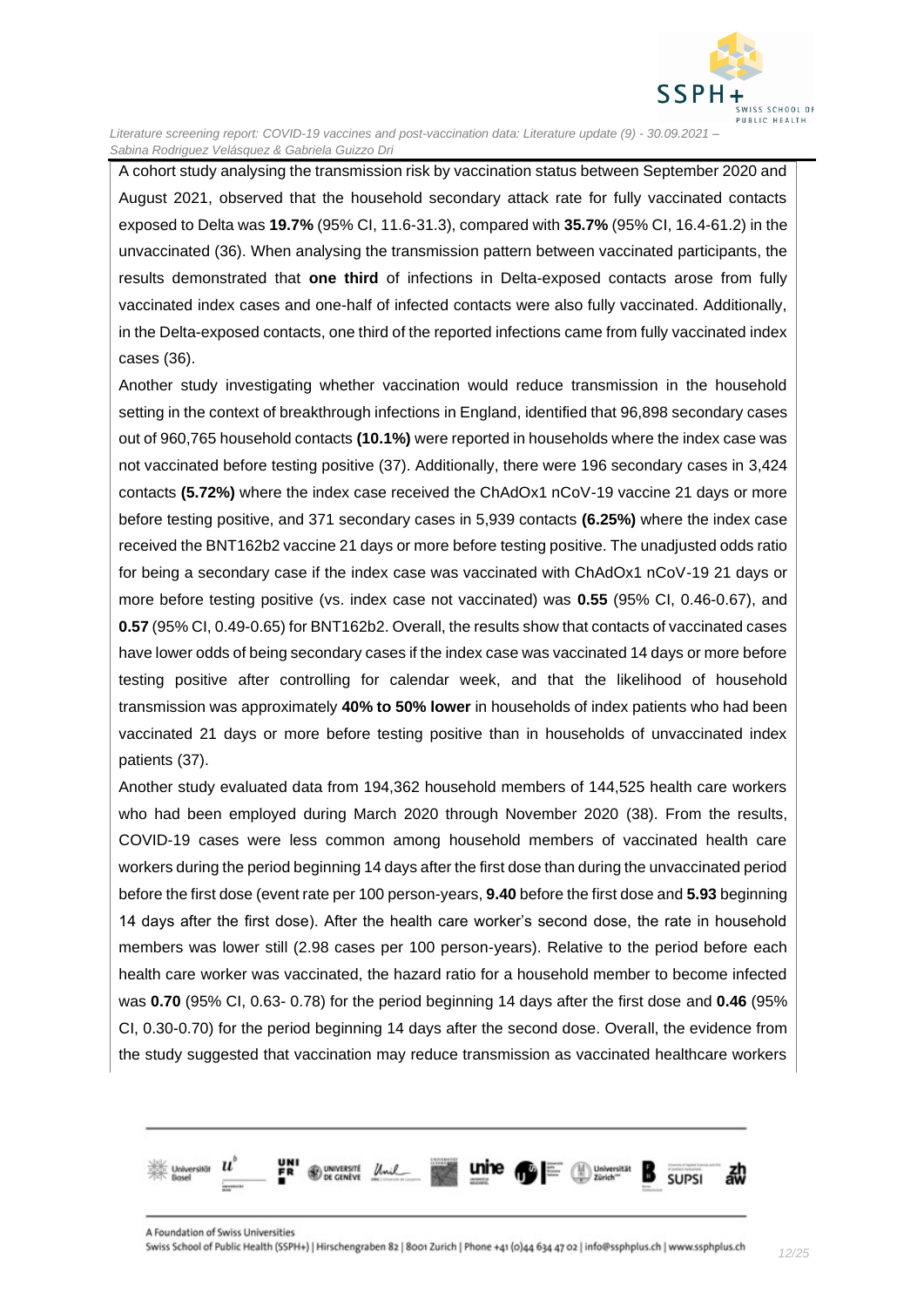

were associated with a decrease in documented cases of COVID-19 among their household members (38).

#### Viral Kinetics:

Besides analysing the secondary attack rates and transmission patterns in vaccinated participants, a few studies have tried studying the viral dynamics and infectious shedding of breakthrough infections. This was the case of the UK study on community transmission and viral load kinetics (36). When comparing the viral loads of vaccinated and unvaccinated individuals, the peak viral load was similar in vaccinated and unvaccinated individuals with Delta variant infection; however, vaccinated Delta cases had a significantly **faster viral load decline** than unvaccinated Alpha or Delta cases. Despite the reduction of Delta infections and changes in viral kinetics through COVID-19 vaccinations, **fully vaccinated individuals with breakthrough infections still demonstrated peak viral loads similar to unvaccinated cases and efficiently transmitted the SARS-CoV-2 virus in a household setting, including to fully vaccinated contacts** (36).

Another study examining the viral dynamics and infectious virus shedding in adults infected with SARS-CoV-2 at varying stages of vaccination, observed that the duration of both infectious virus shedding, and symptoms were significantly reduced in vaccinated individuals compared to unvaccinated individuals. Additionally, the study also observed that in some breakthrough infections (2 patients), viral RNA was detectable in the saliva for 5 to 10 days while remaining undetectable or detectable at very low level in nasal swabs (39).

# <span id="page-12-0"></span>What do we know about the protection of booster doses against COVID-19 infections?

#### **Summary:**

With the emergence of new highly infectious variants of concerns such as the Delta variant and the reported waning vaccine-elicited immunity<sup>21,22</sup>, many countries have started the administration of booster doses. Since its administration in Israel, the United States, the UAE, and many more, data on the immunogenicity, tolerability, and safety of the booster doses has become available for many COVID-19 vaccines such as BNT162b2, mRNA1273, ChAdOx1 nCov-19, Janssen, and CoronaVac.

<sup>22</sup> Correlation of SARS-CoV-2 Breakthrough Infections to Time-from-vaccine; Preliminary study. *medRxiv.* <https://www.medrxiv.org/content/10.1101/2021.07.29.21261317v1>



<sup>21</sup> Waning immunity of the BNT162b2 vaccine: A nationwide study from Israel. *medRxiv.*  <https://www.medrxiv.org/content/10.1101/2021.08.24.21262423v1>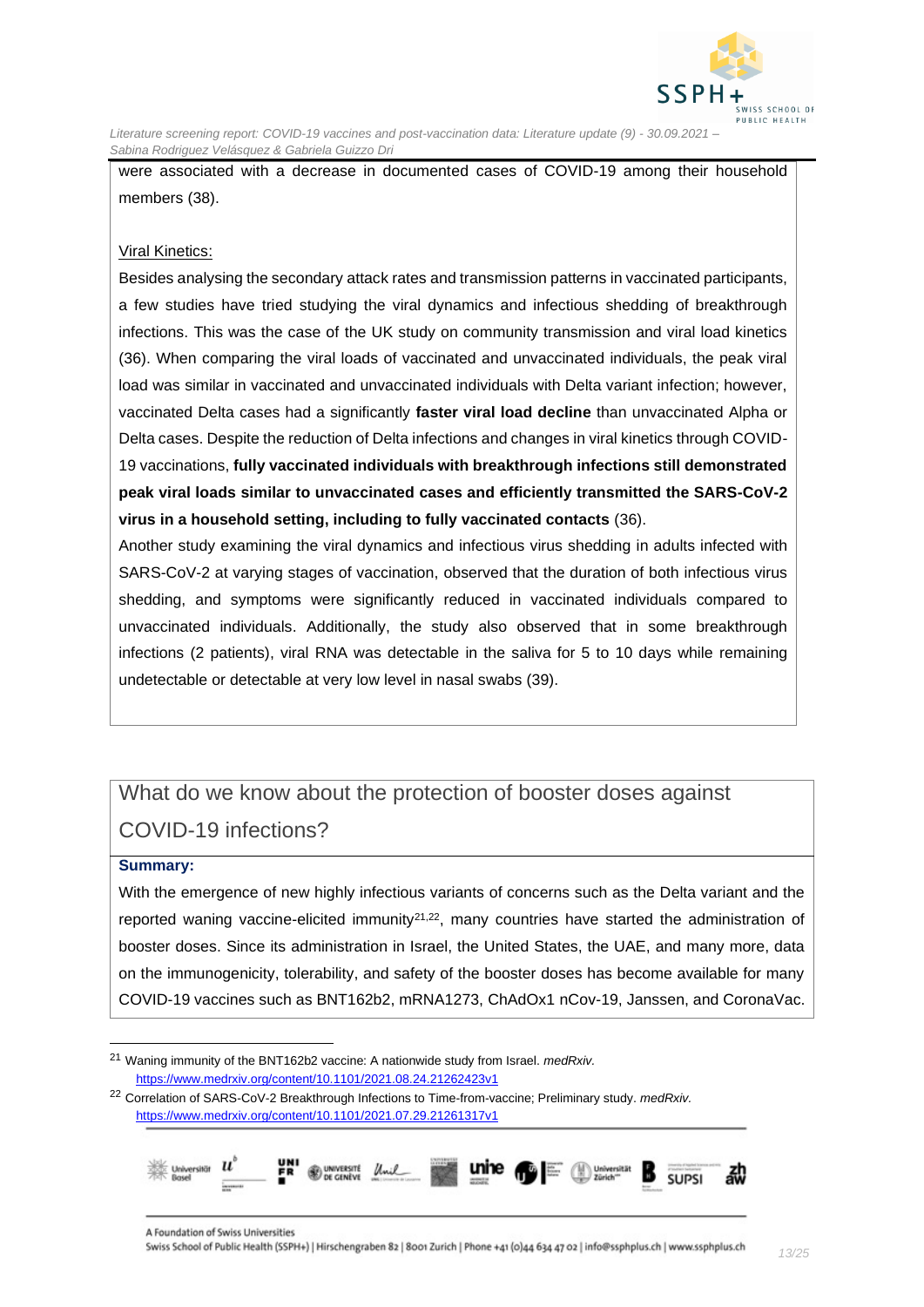

Overall, the different booster shots have proven to increase the neutralizing titers against SARS-CoV-2 and its different variants and to show consistent tolerability. Nevertheless, data on the protection of booster doses against COVID-19 was not available before publishing the data on BNT162b2 in ≥60 years-old individuals in Israel<sup>23</sup>. The study showed promising results as the administration of the BNT162b2 booster dose was estimated to possibly bring the vaccine efficacy, in booster recipients, to approximately 95%, a value similar to the original vaccine efficacy reported against the Alpha variant.

#### **Results:**

#### BNT162b2:

Results from Israeli data on the administration of a third (booster) dose of BNT162b2 in persons aged 60 years of age or older who had the full jab of BNT162b2 at least 5 months earlier showed promising results in lowering the rates of confirmed COVID-19 and severe illnesses (40). According to the study, the rate of confirmed infection was lower in the booster group than in the non-booster group by a **factor of 11.3 (95% CI, 10.4-12.3)** and with an absolute between-group difference in the rate of confirmed infection of **86.6 infections per 100,000 person-days**. Regarding severe illnesses, the booster dose group also had a lower rate of severe illness than the non-booster group by a **factor of 19.5 (95% CI, 12.9-29.5)** and with an absolute between-group difference in the rate of severe illness of **7.5 cases per 100,000 person-days** (40). Additionally, the booster group reported having a lower rate of confirmed infection than the non-booster group by a **factor of 7 to 20** on each day during the period from 12 to 25 days after the receipt of the booster dose (40). Overall, the results suggest that the administration of a booster dose in an older population (60 years and older) could possibly bring the vaccine efficacy among booster recipients back to a similar value reported in the original 95% vaccine efficacy (40). Results from Israeli data on the administration of a third (booster) dose of BNT162b2 in persons aged 60 years of age or older who had the full jab of BNT162b2 at least 5 months earlier showed promising results in lowering the rates of confirmed COVID-19 and severe illnesses (40). According to the study, the rate of confirmed infection was lower in the booster group than in the non-booster group by a **factor of 11.3 (95% CI, 10.4-12.3)** with an absolute betweengroup difference in the rate of confirmed infection of **86.6 infections per 100,000 person-days**. Regarding severe illnesses, the booster dose group also had a lower rate of severe illness than the non-booster group by a **factor of 19.5 (95% CI, 12.9-29.5)** and with an absolute in between-group difference rate of **7.5 cases per 100,000 person-days** (40).

<sup>23</sup> Protection of BNT162b2 Vaccine Booster against Covid-19 in Israel. *NEJM.* <https://www.nejm.org/doi/full/10.1056/NEJMoa2114255>

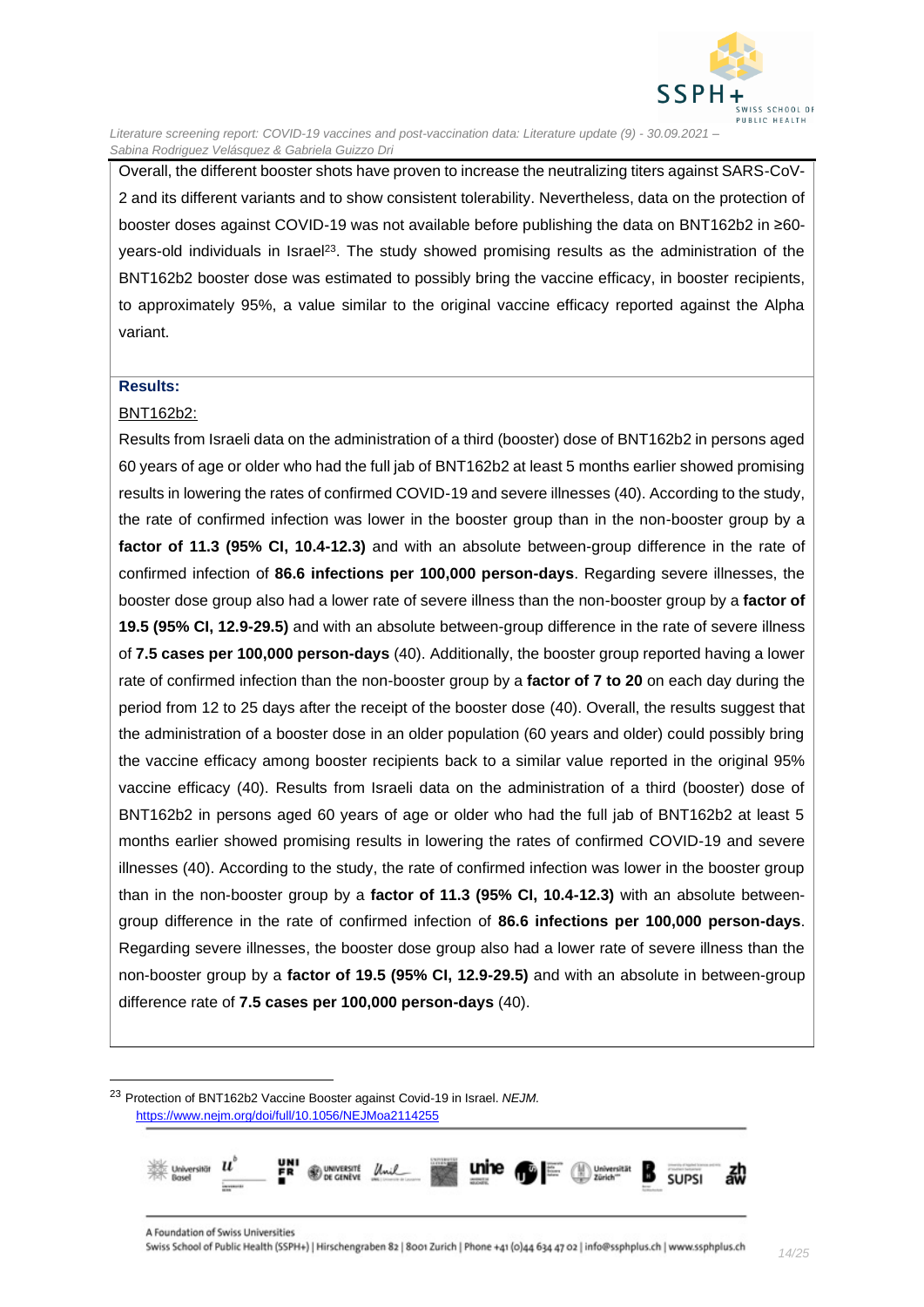

#### Other COVID-19 vaccines:

Although many other COVID-19 vaccines have on-going clinical trials on booster doses with preliminary results on the immunogenicity and tolerability of their booster doses, there is currently no available data on the protection of those doses against COVID-19. Any new results will be added in the upcoming reports as data becomes available.

### What are the latest updates regarding pregnancy and maternal COVID-19 vaccination?

**Summary:** Compared to non-pregnant persons, pregnant persons that become infected with SARS-CoV-2 are at an increased risk of developing a severe COVID-19 infection leading to hospitalization and ICU admission<sup>24,25</sup>, increased rates of pre-term birth<sup>26</sup> and COVID-19 related death<sup>27</sup>. Additionally, there have been reports of increasing COVID-19 infection severity and hospitalizations in pregnancy cases with the Delta (B.1.617.2) variant surge<sup>28</sup>. The U.S. state of Mississippi reported that at least eight unvaccinated women had died of COVID-19 related complications within a period of two months from 25 July to 18 September, possibly related to the rise in the Delta variant predominance<sup>29</sup>. Many countries are endorsing pregnant women to get vaccinated, however, because pregnant and lactating women were excluded from participating in clinical trials, concerns are raised regarding the vaccine's safety and efficacy on pregnant persons. Thus far, data remains limited on the vaccine's safety and efficacy in pregnancy, however studies have demonstrated that vaccinating pregnant mothers is safe and highly effective (41). As stated by Shimabukuro et al.'s (2021) study, "more longitudinal follow-up, including follow-up of large numbers of women vaccinated earlier in pregnancy, is necessary to inform maternal, pregnancy, and infant outcomes" (p. 2273)<sup>30</sup>.

<sup>30</sup> Preliminary findings of mRNA COVID-19 vaccine safety in pregnant persons. *The New England Journal of Medicine.* <https://www.nejm.org/doi/full/10.1056/nejmoa2104983>



<sup>24</sup> COVID-19 in pregnancy: What we know from the first year of the pandemic*. Biochimica et Biophysica Acta (BBA) – Molecular Basis of Disease.* <https://www.sciencedirect.com/science/article/pii/S0925443921001812?via%3Dihub> <sup>25</sup> mRNA Covid-19 Vaccines in Pregnant Women. *The New England Journal of Medicine.*

[https://www.nejm.org/doi/full/10.1056/NEJMe2107070?query=recirc\\_curatedRelated\\_article](https://www.nejm.org/doi/full/10.1056/NEJMe2107070?query=recirc_curatedRelated_article)

<sup>&</sup>lt;sup>26</sup> Pregnancy and birth outcomes after SARS-CoV-2 vaccination in pregnancy. American Journal of Obstetrics & Gynecology: Maternal-Fetal Medicine. [https://www.ajogmfm.org/article/S2589-9333\(21\)00162-2/fulltext](https://www.ajogmfm.org/article/S2589-9333(21)00162-2/fulltext)

<sup>&</sup>lt;sup>27</sup> Update: characteristics of symptomatic women of reproductive age with laboratory-confirmed SARS-CoV-2 infection by pregnancy status — United States, January 22–October 3, 2020. *Morbidity & Mortality Weekly Report.* <https://www.ncbi.nlm.nih.gov/pmc/articles/PMC7643892/>

<sup>&</sup>lt;sup>28</sup> Increasing severity of COVID-19 in pregnancy with Delta (B.1.617.2) variant surge. American Journal of Obstetrics and Gynecology[. https://www.ajog.org/article/S0002-9378\(21\)01005-X/pdf](https://www.ajog.org/article/S0002-9378(21)01005-X/pdf)

<sup>29</sup> Mississippi says Covid-19 deaths in pregnant women are rising -- and it's pleading with them to get vaccinated. *CNN Health.*  <https://edition.cnn.com/2021/09/17/health/mississippi-pregnant-women-covid-vaccine/index.html>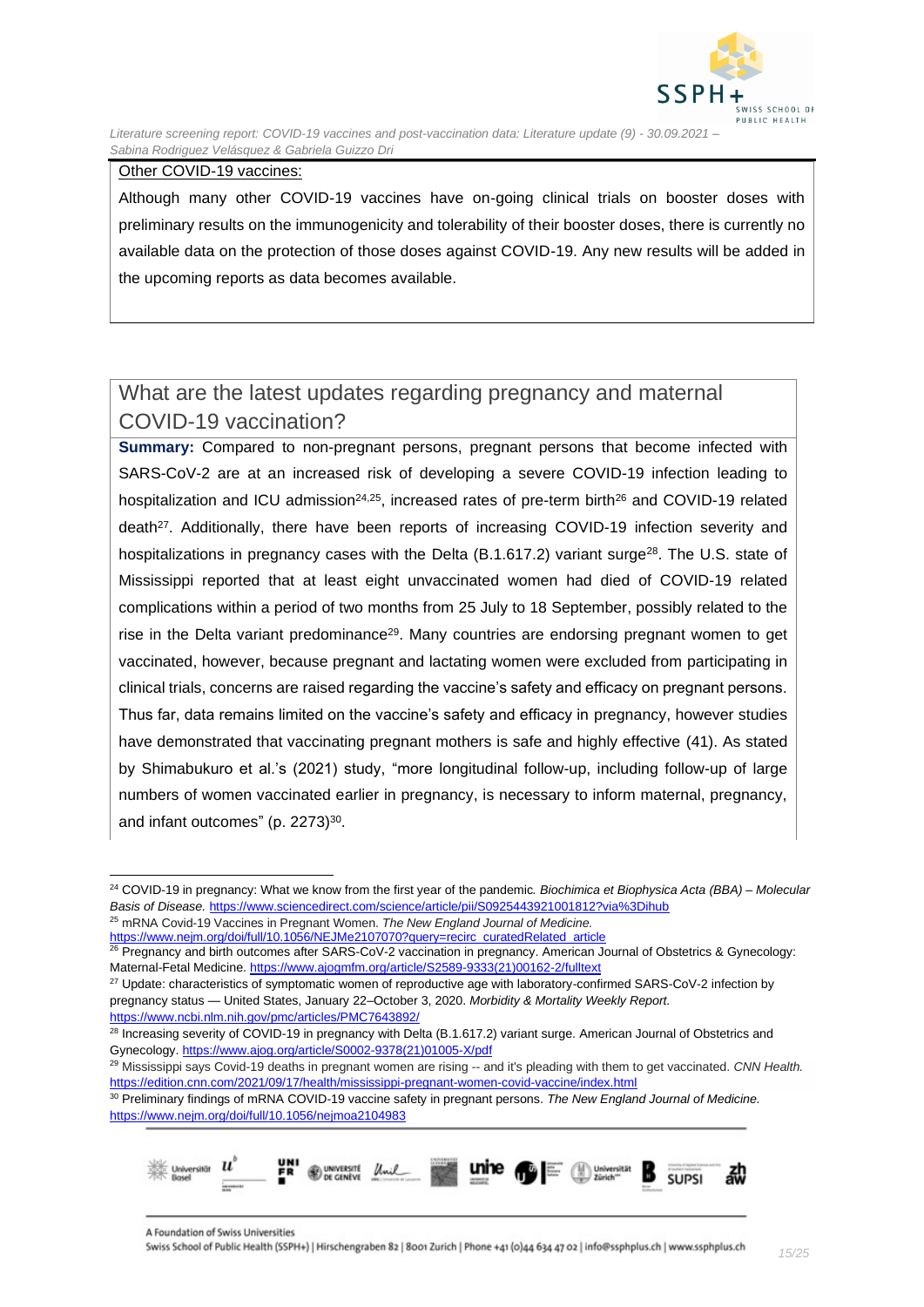

### **Results:**

#### **Safety**

A rapid systematic review evaluated the safety of COVAX listed COVID-19 vaccines and found no evidence of pregnancy-associated safety concerns for any of the vaccines (Novavax, Sanofi/ GSK, Clover, Johnson & Johnson, Moderna, Pfizer-BioNTech, CureVac and AstraZeneca) (42). Another study analysed self-reported postvaccination adverse events among pregnant persons (43): **9.4% of all 827 completed pregnancies** were preterm births, **3.2%** of neonates were small for their gestational age, and were 46 reports of spontaneous abortions. No neonatal deaths were reported (43). The authors stated that the calculated proportions of self-reported adverse events in persons vaccinated against COVID-19 were **similar to adverse events reported among pregnant women before the COVID-19 pandemic** (43), while another study reported that the odds of being vaccinated against COVID-19 **did not increase a woman's chances of having a spontaneous abortion** (44). The above mentioned findings are additionally corroborated by a longitudinal CDC study (45). Overall, all WHO EUL approved vaccines are safe for adults including those with preexisting conditions including, diabetes, asthma, auto-immune disorders, and chronic infections (46).

#### **Effectiveness**

An Israeli study conducted from December 2020 to June 2021 confirmed that BNT162b2 vaccine effectiveness was not lower among pregnant woman than among the general population: effectiveness against symptomatic SARS-CoV-2 infection and hospitalization 7-56 days after the second dose among pregnant women was **97% (CI, 91-100)** and **89% (95% CI, 43-100)**, respectively (47). mRNA vaccines were reported to generate similar humoral immunity in pregnant and lactating women, with immunogenicity and reactogenicity similar to that observed in nonpregnant women (48). Additionally, studies have reported vaccine induced SARS-CoV-2 binding and neutralizing antibodies are able to be transmitted from vaccinated mothers to their babies via passive transplacental transfer or through breastmilk (49). The transfer of maternal antibodies could provide beneficial infant protection against SARS-CoV-2 infection, however further studies are needed to confirm immunogenicity level (50).

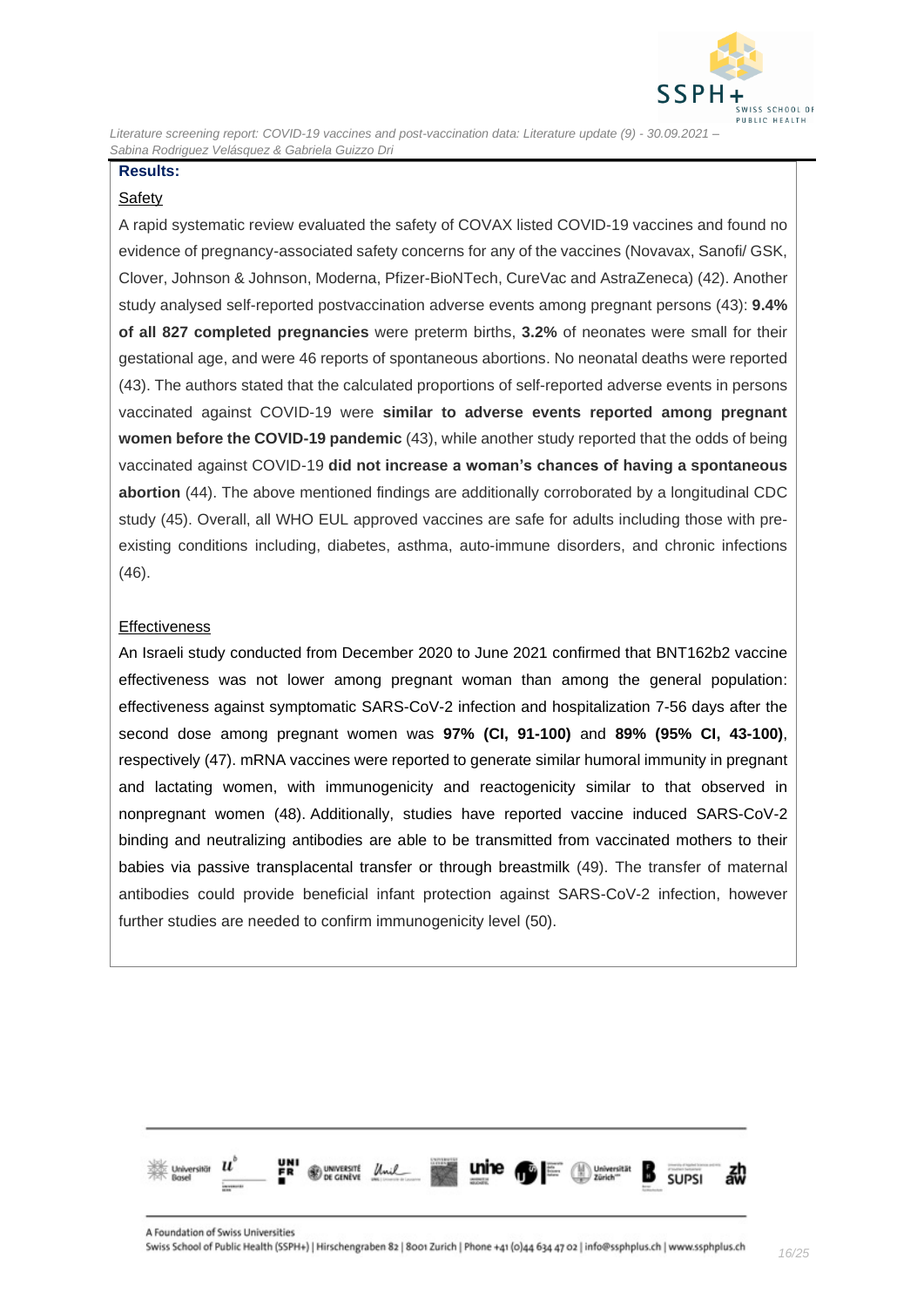

### <span id="page-16-0"></span>What is the status of SARS-CoV-2 vaccine candidates?

#### **Summary:**

Apart from the 6 WHO EUL approved vaccines, numerous vaccine candidates such as Novavax, Sputnik V, CureVac, Clover COVID-19 vaccine, and ZyCoV-D have shown promising results in terms of their immunogenicity, tolerability, and efficacy. A short summary of the results and news on new and ongoing clinical trials is found down below.

#### **Results:**

#### Novavax:

Novavax's recombinant protein vaccine (NVX-CoV2373) has not yet been authorised by WHO EUL or other authorising countries. Following the status of COVID-19 vaccines within WHO EUL/ PQ evaluation process, Novavax's rolling application has been accepted for review as of 19 August by the WHO<sup>31</sup>. The European Medicines Agency (EMA) is also reviewing Novavax's rolling application<sup>32</sup>. On 8 September, Novavax announced the enrolment of the first participants in a Phase 1/2 study that combines Novavax' seasonal Influenza and COVID-19 vaccine. The clinical trial combines NVX-CoV2373 and NanoFlu and will evaluate the safety, tolerability, and immune response to this combination vaccine<sup>33</sup>. Additionally, on 16 September, Novavax announced its participation in an expanded Phase 2 clinical trial (Com-COV3) that will evaluate, in adolescents, the potential for combined regimens that mix vaccines from different manufacturers. Novavax is also participating in the (Com-COV2) which evaluates the same outcomes in adults<sup>34</sup>.

#### Sputnik V:

The Russian vaccine Sputnik V has been approved for administration in multiple countries such as Russia, Argentina, India, and Brazil; however, the vaccine is still awaiting WHO EUL and EMA approval. Russia first applied for WHO EUL approval in February, but due to ongoing inspections

<sup>34</sup> Novavax to Participate in University of Oxford Com-COV3 Study Comparing Mixed COVID-19 Vaccine Schedule in Adolescents. *Novavax.* [https://ir.novavax.com/2021-09-16-Novavax-to-Participate-in-University-of-Oxford-Com-COV3-](https://ir.novavax.com/2021-09-16-Novavax-to-Participate-in-University-of-Oxford-Com-COV3-Study-Comparing-Mixed-COVID-19-Vaccine-Schedule-in-Adolescents) [Study-Comparing-Mixed-COVID-19-Vaccine-Schedule-in-Adolescents](https://ir.novavax.com/2021-09-16-Novavax-to-Participate-in-University-of-Oxford-Com-COV3-Study-Comparing-Mixed-COVID-19-Vaccine-Schedule-in-Adolescents)



<sup>31</sup> Status of COVID-19 Vaccines within WHO EUL/PQ evaluation process. *World Health Organization.* [https://extranet.who.int/pqweb/sites/default/files/documents/Status\\_COVID\\_VAX\\_19August2021.pdf](https://extranet.who.int/pqweb/sites/default/files/documents/Status_COVID_VAX_19August2021.pdf)

<sup>32</sup> EMA starts rolling review of Novavax's COVID-19 vaccine (NVX-CoV2373). *European Medicines Agency.* <https://www.ema.europa.eu/en/news/ema-starts-rolling-review-novavaxs-covid-19-vaccine-nvx-cov2373>

<sup>33</sup> Novavax Initiates Phase 1/2 Clinical Trial of Combination Vaccine for COVID-19 and Seasonal Influenza. *Novavax.* [https://ir.novavax.com/2021-09-08-Novavax-Initiates-Phase-1-2-Clinical-Trial-of-Combination-Vaccine-for-COVID-19-and-](https://ir.novavax.com/2021-09-08-Novavax-Initiates-Phase-1-2-Clinical-Trial-of-Combination-Vaccine-for-COVID-19-and-Seasonal-Influenza)[Seasonal-Influenza](https://ir.novavax.com/2021-09-08-Novavax-Initiates-Phase-1-2-Clinical-Trial-of-Combination-Vaccine-for-COVID-19-and-Seasonal-Influenza)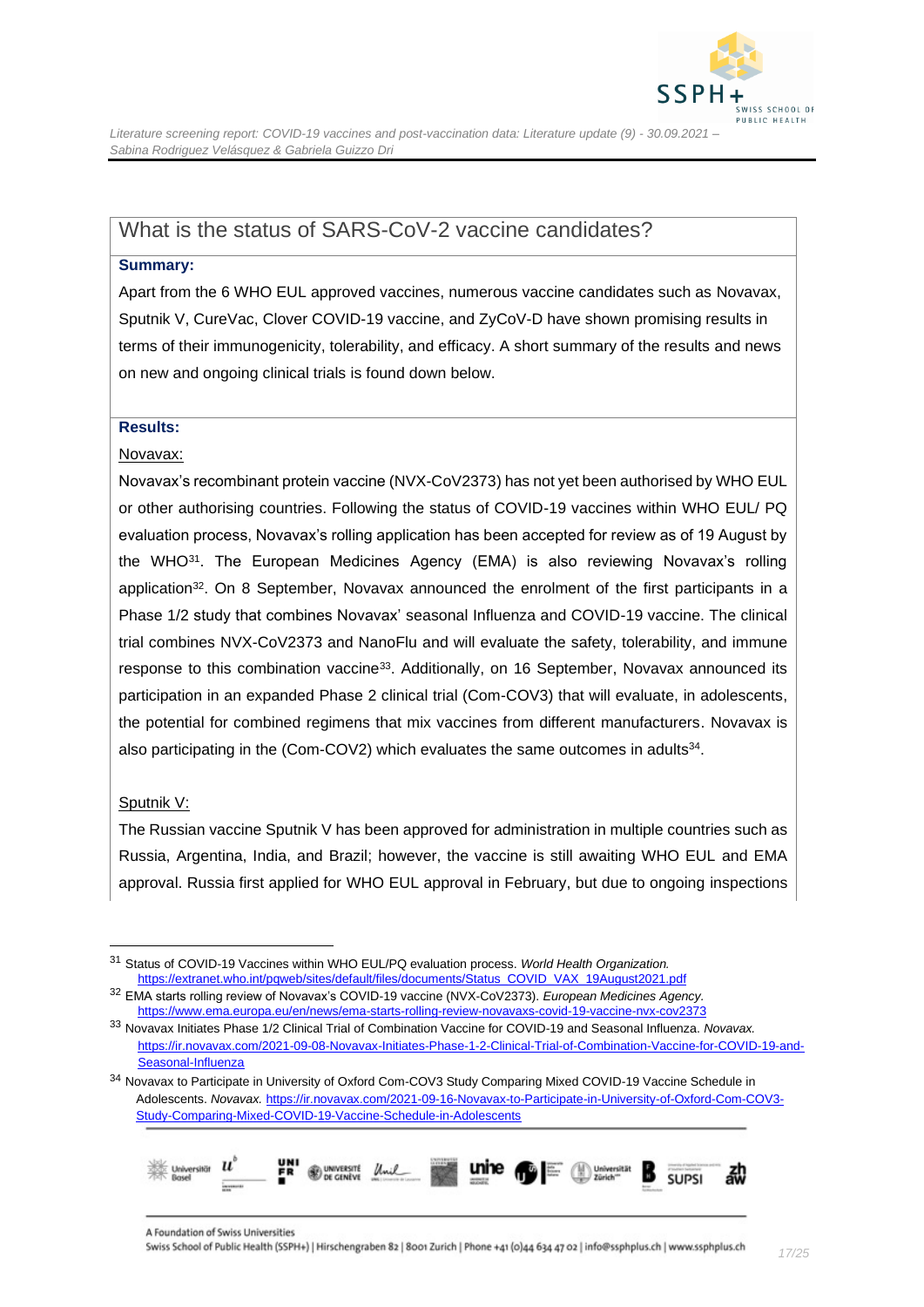

carried out at the manufacturing plants, and incomplete data from the vaccine's manufacturers, Sputnik V has not yet been approved by WHO EUL<sup>35</sup>.

According to a new case-control study assessing the vaccine effectiveness against referral to hospital and severe lung injury associated with COVID-19, the vaccine effectiveness against referral to hospital was **81% (95% CI, 68-88)** for complete vaccination while the effect of partial vaccination were not statistically significant (51). In terms of vaccine protective effect against lung injury, an increase in protective effect was reported from **54% (95% CI, 59-60)** effectiveness against any sign of lung injury to **76% (95% CI, 59-86)** effectiveness against more than 50% lung involvement (51).

In terms of immunogenicity, a study exploring the immunity and the ability of Sputnik V to elicit antibody response against SARS-CoV-2 reported an increase in the anti-RBD IgG levels in naïve vaccine recipients after the second vaccine dose. Despite antibody levels being detected in naïve populations, B cell and antibody response to Sputnik V were heavily dependent on whether the vaccinee was previously infected or not where the plasmablast, RBD-specific MBCs, SARS-CoV-2-specific MBC-derived ASC response, and humoral responses were more prominent in the recovered group of vaccinees than in the naïve group (52). Another study aiming to establish changes in the level of antibodies to SARS-CoV-2 during immunization with Sputnik V found that the level of IgM did not change from the 17<sup>th</sup> to the 38<sup>th</sup> day after immunization with the first jab of the vaccine; however, by the 30<sup>th</sup> day, a decrease in IgM was observed. Regarding the IgG, a significant increase after immunization with the second dose was observed and by the  $51<sup>st</sup>$  day 100% of participants reported seroconversion (53). Overall, 90% of the cases lead to the formation of sufficiently high level of antibodies against SARS-CoV-2 (53). Finally, a study evaluating the immunoglobulin (Ig) G antibody response against NP and RBD protein of SARS-CoV-2 before and after receiving the Sputnik V vaccine, demonstrated that 2 doses of the Sputnik V vaccine triggered antibody response in all study individuals, although the second Sputnik V dose had no impact of IgG response for those seropositive for SARS-CoV-2 antigens before vaccination (54).

#### CureVac:

Prior clinical trial results demonstrated that CureVac, an mRNA-based COVID-19 vaccine encapsulated in lipid nanoparticle, had a lower vaccine efficacy than other mRNA-based COVID-19 approved vaccines such as the BNT162b2 and mRNA-1273. A new study on the efficacy and safety of the of CVnCoV was published on 27 August 2021 reporting an overall vaccine efficacy of **48.2% (95% CI, 31.0-61.4)** against SARS-CoV-2 infections (55). Although the efficacy against the

<sup>35</sup> Sputnik V: WHO suspends approval process for COVID vaccine due to 'manufacturing' concerns. *Euronews.next.* [https://www.euronews.com/next/2021/09/16/sputnik-v-who-suspends-approval-process-for-covid-vaccine-due-to](https://www.euronews.com/next/2021/09/16/sputnik-v-who-suspends-approval-process-for-covid-vaccine-due-to-manufacturing-concerns)[manufacturing-concerns](https://www.euronews.com/next/2021/09/16/sputnik-v-who-suspends-approval-process-for-covid-vaccine-due-to-manufacturing-concerns)

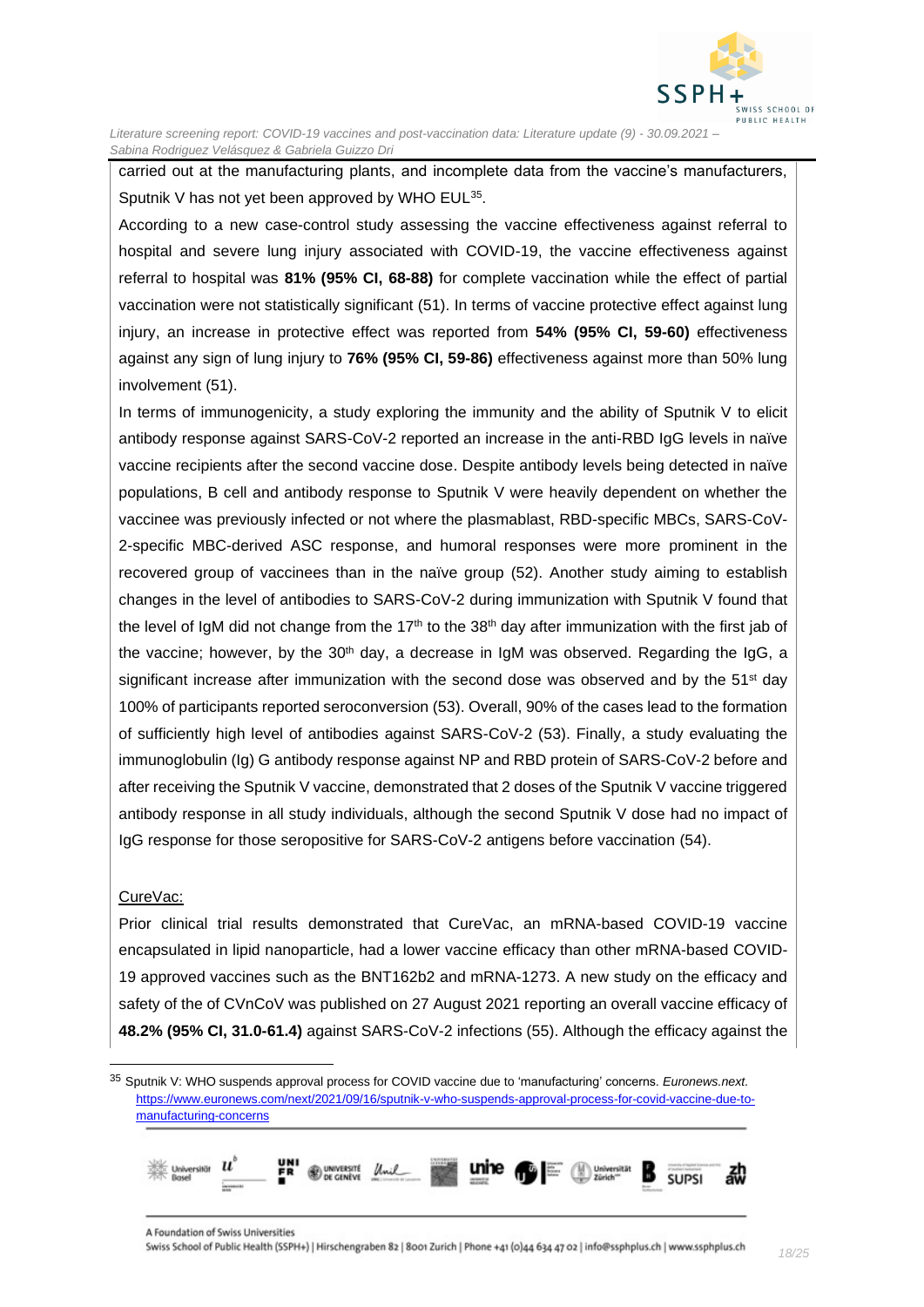

infection was below 50%, the vaccine efficacy against moderate-to-severe COVID-19 was higher with a reported efficacy of **70.7% (95% CI, 42.5-86.1)**. The efficacy in participants aged 18-60 years was **52.5% (95% CI, 36.2-64.8)** while the one for participants aged 65 and over was inconclusive due to the too few cases that occurred (55). The vaccine efficacy against variants of concerns such as the Alpha **(55%; 95% CI: 24-74)**, Gamma **(67%; 95% CI: 30-85)**, Lambda **(53%; 95% CI: 8-76)** was comparable with the overall efficacy, except for the variant Mu where an efficacy of **42% (95% CI, -25-73)** was reported (55). As for the safety of the vaccine, solicited adverse events were mostly systemic with **27.1%** of CVnCOv recipients reporting grade 3 events. The most reported systemic reactions were **fatigue** and **headache,** and the most frequently reported local reaction was **injection site pain.** Overall, the vaccine demonstrated an acceptable safety profile (55). As for the safety of the vaccine, solicited adverse events were mostly systemic with **542/2002** CVnCOv recipients reporting grade 3 events. Prior clinical trial results demonstrated that CureVac, an mRNA-based COVID-19 vaccine encapsulated in lipid nanoparticle, had a lower vaccine efficacy than other mRNA-based COVID-19 approved vaccines such as the BNT162b2 and mRNA-1273. A new study on the efficacy and safety of the of CVnCoV was published on 27 August 2021 reporting an overall vaccine efficacy of **48.2% (95% CI, 31.0-61.4)** against SARS-CoV-2 infections (55). Although the efficacy against the infection was below 50%, the vaccine efficacy against moderate-to-severe COVID-19 was higher with a reported efficacy of **70.7% (95% CI, 42.5-86.1)**. The efficacy in participants aged 18-60 years was **52.5% (95% CI, 36.2-64.8)** while the one for participants aged 65 and over was precluding due to the too few cases that occurred (55). The vaccine efficacy against variants of concerns such as the Alpha **(55%; 95% CI: 24-74)**, Gamma **(67%; 95% CI: 30-85)**, Lambda **(53%; 95% CI: 8-76)** was comparable with the overall efficacy, except for the variant Mu where an efficacy of **42% (95% CI, -25-73)** was reported (55). As for the safety of the vaccine, solicited adverse events were mostly systemic with **27.1%** of CVnCOv recipients reporting grade 3 events. The most reported systemic reactions were **fatigue** and **headache,** and the most frequently reported local reaction was **injection site pain.** Overall, the vaccine demonstrated an acceptable safety profile (55). As for the safety of the vaccine, solicited adverse events were mostly systemic with **542/2002** CVnCOv recipients reporting grade 3 events.

#### SCB COVID-19:

Previous studies on the safety and immunogenicity four weeks after two doses of the Clover COVID-19 vaccine candidate, SCB-2019, a stabilized pre-fusion form of the SARS-CoV-2 Sprotein (S-trimer) were reported. Recently, a study analysing the persistence of antibodies up to 6 months after vaccination, and cross-neutralization titers against three variants of concerns was published (56). From the results, titers waned from their peak at day 36-50, however, the IgG

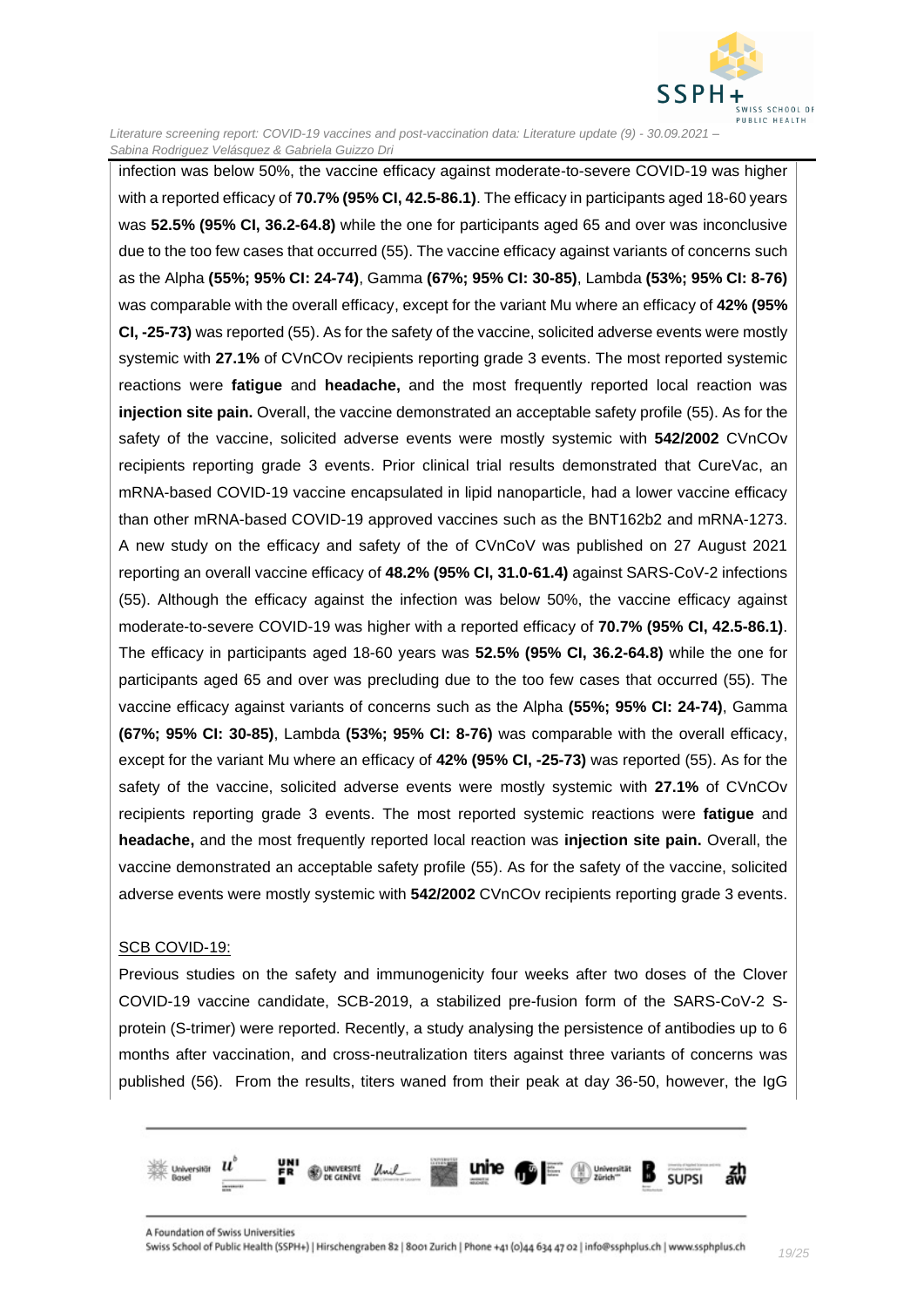

antibodies, ACE2-competitive binding antibodies, and neutralizing antibodies against the wild-type SARS-CoV-2 persisted 25-35% of their observed peak levels at day 184. Regarding neutralizing antibodies against variants of concerns (i.e. Alpha, Beta, and Gamma), an increase in neutralizing titers against variants was observed in day 36 sera (56).

#### ZyCoV-D:

India has recently approved a new COVID-19 vaccine that uses circular strands of DNA named ZyCoV-D. The new DNA vaccine is administered into the skin without an injection and had been found to be 67% protective against symptomatic COVID-19 in clinical trials (57). Despite its injection-free administration, the vaccine requires a minimum of three doses to achieve its initial efficacy. The DNA vaccine was developed by Indian pharmaceutical firm Zydus Cadila, headquartered in Ahmedabad and was authorized on 20 August for people aged 12 and older (57). India has recently approved a new COVID-19 vaccine that uses circular strands of DNA names ZyCoV-D. The new DNA vaccine is administered into the skin without an injection and had been found to be 67% protective against symptomatic COVID-19 in clinical trials (57).

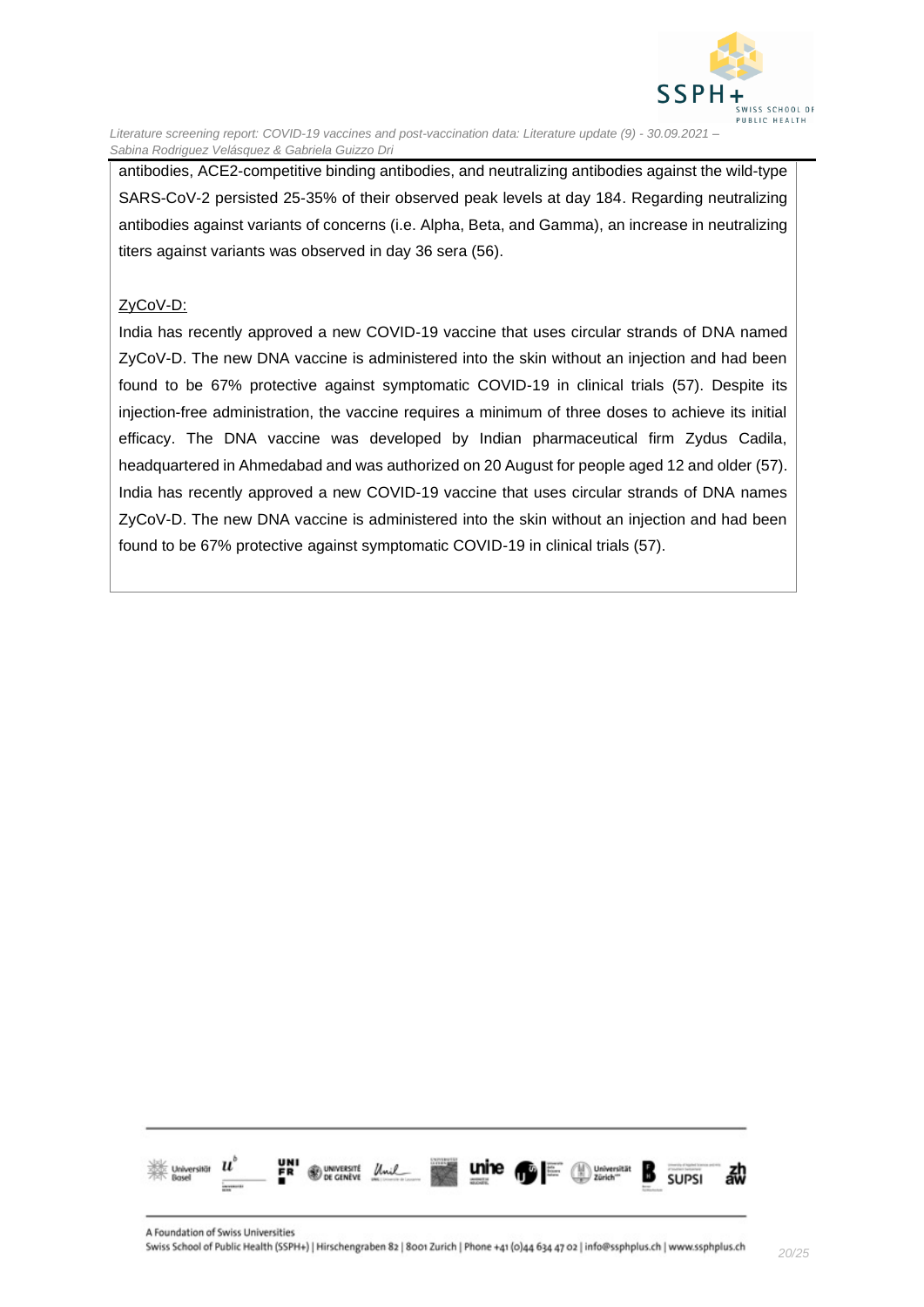

# <span id="page-20-0"></span>References

1. Fowlkes A, Gaglani M, Groover K, Thiese MS, Tyner H, Ellingson K, et al. Effectiveness of COVID-19 Vaccines in Preventing SARS-CoV-2 Infection Among Frontline Workers Before and During B.1.617.2 (Delta) Variant Predominance — Eight U.S. Locations, December 2020–August 2021. Morbidity & Mortality Weekly Report. 2021;70(34):1167-9. <https://doi.org/10.15585/mmwr.mm7034e4>

2. Rosenberg ES, Holtgrave DR, Dorabawila V, Conroy M, Greene D, Lutterloh E, et al. New COVID-19 Cases and Hospitalizations Among Adults, by Vaccination Status — New York, May 3–July 25, 2021. Morbidity & Mortality Weekly Report. 2021;70(37):1306–11. <https://doi.org/10.15585/mmwr.mm7037a7>

3. Puranik A, Lenehan PJ, Silvert E, Niesen MJM, Corchado-Garcia J, O'Horo JC, et al. Comparison of two highly-effective mRNA vaccines for COVID-19 during periods of Alpha and Delta variant prevalence. medRxiv. 2021:2021.08.06.21261707. <https://doi.org/10.1101/2021.08.06.21261707>

4. Lopez Bernal J, Andrews N, Gower C, Gallagher E, Simmons R, Thelwall S, et al. Effectiveness of Covid-19 Vaccines against the B.1.617.2 (Delta) Variant. New England Journal of Medicine. 2021;385(7):585-94.<https://doi.org/10.1056/NEJMoa2108891>

5. Nasreen S, Chung H, He S, Brown KA, Gubbay JB, Buchan SA, et al. Effectiveness of COVID-19 vaccines against variants of concern in Ontario, Canada. medRxiv. 2021:2021.06.28.21259420.<https://doi.org/10.1101/2021.06.28.21259420>

6. Sheikh A, McMenamin J, Taylor B, Robertson C. SARS-CoV-2 Delta VOC in Scotland: demographics, risk of hospital admission, and vaccine effectiveness. The Lancet. 2021;397(10293):2461-2. [https://doi.org/10.1016/S0140-6736\(21\)01358-1](https://doi.org/10.1016/S0140-6736(21)01358-1)

7. Katz MA, Bron Harlev E, Chazan B, Chowers M, Greenberg D, Peretz A, et al. Covid-19 Vaccine Effectiveness in Healthcare Personnel in six Israeli Hospitals (CoVEHPI). medRxiv. 2021:2021.08.30.21262465.<https://doi.org/10.1101/2021.08.30.21262465>

8. Paris C, Perrin S, Hamonic S, Bourget B, Roué C, Brassard O, et al. Effectiveness of mRNA-BNT162b2, mRNA-1273, and ChAdOx1 nCoV-19 vaccines against COVID-19 in healthcare workers: an observational study using surveillance data. Clinical Microbiology and Infection. 2021.<https://doi.org/10.1016/j.cmi.2021.06.043>

9. Nanduri S, Pilishvili T, Derado G, Schrag SJ. Effectiveness of Pfizer-BioNTech and Moderna Vaccines in Preventing SARS-CoV-2 Infection Among Nursing Home Residents Before and During Widespread Circulation of the SARS-CoV-2 B.1.617.2 (Delta) Variant - National Healthcare Safety Network, March 1–August 1. Morbidity & Mortality Weekly Report. 2021;70(34):163-1166.<https://doi.org/10.15585/mmwr.mm7034e3>

10. Andrews N, Tessier E, Stowe J, Gower C, Kirsebom F, Simmons R, et al. Vaccine effectiveness and duration of protection of Comirnaty, Vaxzevria and Spikevax against mild and severe COVID-19 in the UK. medRxiv. 2021:2021.09.15.21263583. <https://doi.org/10.1101/2021.09.15.21263583>

11. Pouwels KB, Pritchard E, Matthews P, Stoesser NB, Eyre DW, Vihta K-D, et al. Impact of Delta on viral burden and vaccine effectiveness against new SARS-CoV-2 infections in the UK. medRxiv. 2021:2021.08.18.21262237.

<https://doi.org/10.1101/2021.08.18.21262237>

12. Scobie HM, Johnson AG, Suthar AB, Suthar AB, Severson R, Alden NB, et al. Monitoring Incidence of COVID-19 Cases, Hospitalizations, and Deaths, by Vaccination Status - 13 U.S. Jurisdictions, April 4–July 17, 2021. Morbidity & Mortality Weekly Report. 2021;70(37):1284-90. [https://doi.org//10.15585/mmwr.mm7037e1](https://doi.org/10.15585/mmwr.mm7037e1)



A Foundation of Swiss Universities Swiss School of Public Health (SSPH+) | Hirschengraben 82 | 8001 Zurich | Phone +41 (0)44 634 47 02 | info@ssphplus.ch | www.ssphplus.ch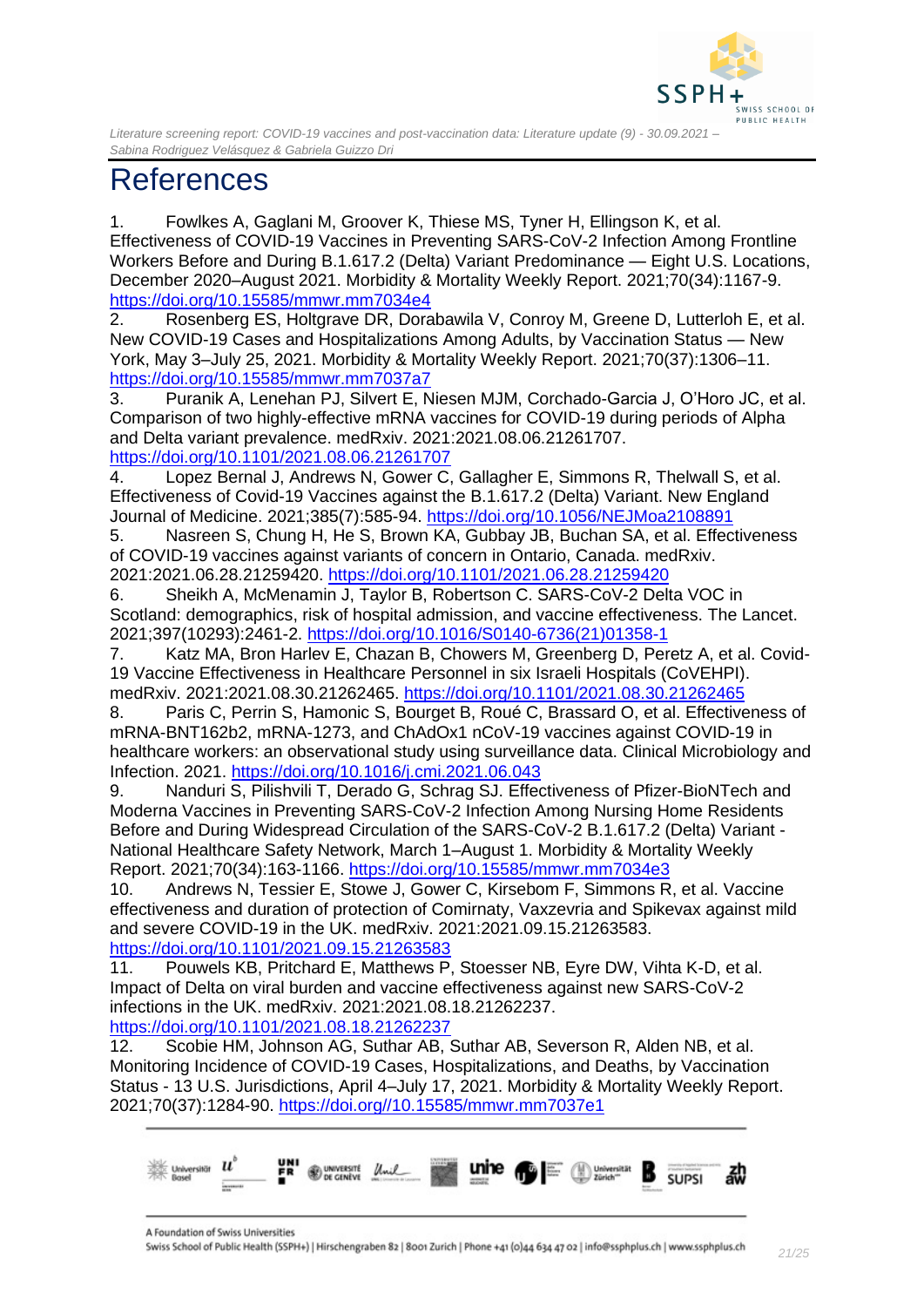

13. McKeigue PM, McAllister DA, Hutchinson SJ, Robertson C, Stockton D, Colhoun HM, et al. Efficacy of vaccination against severe COVID-19 in relation to Delta variant and time since second dose: the REACT-SCOT case-control study. medRxiv.

2021:2021.09.12.21263448.<https://doi.org/10.1101/2021.09.12.21263448>

14. Tenforde MW, Self WH, Naioti EA, Ginde AA, Douin DJ, Olson SM, et al. Sustained Effectiveness of Pfizer-BioNTech and Moderna Vaccines Against COVID-19 Associated Hospitalizations Among Adults — United States, March–July 2021. Morbidity & Mortality Weekly Report. 2021;70(34):1156-62.<https://doi.org/10.15585/mmwr.mm7034e2>

15. Bajema KL, Dahl RM, Prill MM, Meites E, Rodriguez-Barradas MC, Marconi VC, et al. Effectiveness of COVID-19 mRNA Vaccines Against COVID-19-Associated Hospitalization - Five Veterans Affairs Medical Centers, United States, February 1-August 6, 2021. MMWR Morb Mortal Wkly Rep. 2021;70(37):1294-9.<https://doi.org/10.15585/mmwr.mm7037e3>

16. Polinski JM, Weckstein AR, Batech M, Kabelac C, Kamath T, Harvey R, et al. Effectiveness of the Single-Dose Ad26.COV2.S COVID Vaccine. medRxiv.

2021:2021.09.10.21263385.<https://doi.org/10.1101/2021.09.10.21263385>

17. Thompson MG, Stenehjem E, Grannis S, Ball SW, Naleway AL, Ong TC, et al. Effectiveness of Covid-19 Vaccines in Ambulatory and Inpatient Care Settings. New England Journal of Medicine. 2021.<https://doi.org/10.1056/NEJMoa2110362>

18. Hu Z, Tao B, Li Z, Song Y, Yi C, Li J, et al. Effectiveness of inactive COVID-19 vaccines against severe illness in B.1.617.2 (Delta) variant-infected patients in Jiangsu, China. medRxiv. 2021:2021.09.02.21263010.<https://doi.org/10.1101/2021.09.02.21263010>

19. COVID-NMA. COVID-19 Vaccine effectiveness on variants of concern: Observational Studies. 2021 [updated 15 September 2021. Available from: [https://covid](https://covid-nma.com/vaccines/os_vaccines/)[nma.com/vaccines/os\\_vaccines/.](https://covid-nma.com/vaccines/os_vaccines/)

20. Li X-n, Huang Y, Wang W, Jing Q-l, Zhang C-h, Qin P-z, et al. Efficacy of inactivated SARS-CoV-2 vaccines against the Delta variant infection in Guangzhou: A test-negative case-control real-world study. Emerging Microbes & Infections. 2021:1-32. <https://doi.org/10.1080/22221751.2021.1969291>

21. Kang M, Yi Y, Li Y, Sun L, Deng A, Hu T, et al. Effectiveness of Inactivated COVID-19 Vaccines Against COVID-19 Pneumonia and Severe Illness Caused by the B.1.617.2 (Delta) Variant: Evidence from an Outbreak in Guangdong, China. SSRN - Preprint. 2021. <https://doi.org/10.2139/ssrn.3895639>

22. Cerqueira-Silva T, Oliveira VdA, Pescarini J, Bertoldo Júnior J, Machado TM, Flores-Ortiz R, et al. Influence of age on the effectiveness and duration of protection in Vaxzevria and CoronaVac vaccines. medRxiv. 2021:2021.08.21.21261501. <https://doi.org/10.1101/2021.08.21.21261501>

23. Jantarabenjakul W, Chantasrisawad N, Puthanakit T, Wacharapluesadee S, Hirankarn N, Ruenjaiman V, et al. Short-Term Immune Response After Inactivated SARS-CoV-2 (CoronaVac, Sinovac) And ChAdOx1 nCoV-19 (Vaxzevria, Oxford-AstraZeneca) Vaccinations in Thai Health Care Workers. medRxiv. 2021:2021.08.27.21262721. <https://doi.org/10.1101/2021.08.27.21262721>

24. Hitchings MDT, Ranzani OT, Scaramuzzini Torres MS, de Oliveira SB, Almiron M, Said R, et al. Effectiveness of CoronaVac in the setting of high SARS-CoV-2 P.1 variant transmission in Brazil: A test-negative case-control study. medRxiv.

2021:2021.04.07.21255081.<https://doi.org/10.1101/2021.04.07.21255081>

25. Hitchings MDT, Ranzani OT, Torres MSS, de Oliveira SB, Almiron M, Said R, et al. Effectiveness of CoronaVac among healthcare workers in the setting of high SARS-CoV-2 Gamma variant transmission in Manaus, Brazil: A test-negative case-control study. Lancet Reg Health Am. 2021:100025.<https://doi.org/10.1016/j.lana.2021.100025>



A Foundation of Swiss Universities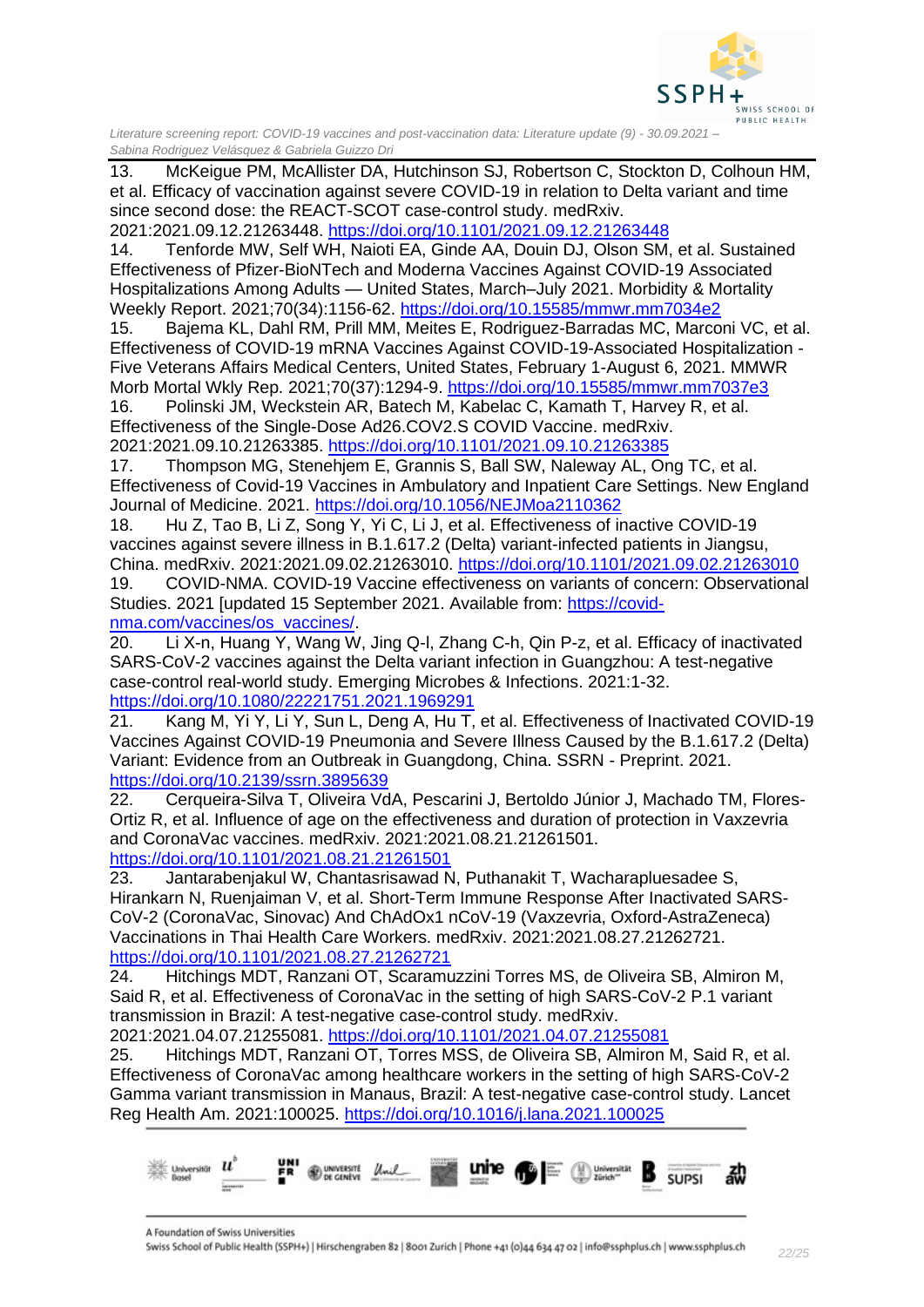

26. Pan H, Wu Q, Zeng G, Yang J, Jiang D, Deng X, et al. Immunogenicity and safety of a third dose, and immune persistence of CoronaVac vaccine in healthy adults aged 18-59 years: interim results from a double-blind, randomized, placebo-controlled phase 2 clinical trial. medRxiv. 2021:2021.07.23.21261026.<https://doi.org/10.1101/2021.07.23.21261026>

27. Keskin AU, Bolukcu S, Ciragil P, Topkaya AE. SARS-CoV-2 specific antibody responses after third CoronaVac or BNT162b2 vaccine following two-dose CoronaVac vaccine regimen. J Med Virol. 2021.<https://doi.org/10.1002/jmv.27350>

28. Yorsaeng R, Suntronwong N, Phowatthanasathian H, Assawakosri S, Kanokudom S, Thongmee T, et al. Immunogenicity of a third dose viral-vectored COVID-19 vaccine after receiving two-dose inactivated vaccines in healthy adults. medRxiv.

2021:2021.09.16.21263692.<https://doi.org/10.1101/2021.09.16.21263692>

29. Yorsaeng R, Vichaiwattana P, Klinfueng S, Wongsrisang L, Sudhinaraset N, Vongpunsawad S, et al. Immune response elicited from heterologous SARS-CoV-2 vaccination: Sinovac (CoronaVac) followed by AstraZeneca (Vaxzevria). medRxiv. 2021:2021.09.01.21262955.<https://doi.org/10.1101/2021.09.01.21262955>

30. Steensels D, Pierlet N, Penders J, Mesotten D, Heylen L. Comparison of SARS-CoV-2 Antibody Response Following Vaccination With BNT162b2 and mRNA-1273. JAMA. 2021. <https://doi.org/10.1001/jama.2021.15125>

31. State of Israel Ministry of Health. Vaccine efficacy among those first vaccinated 2021 [Available from: [https://www.gov.il/BlobFolder/reports/vaccine-efficacy-safety-follow-up](https://www.gov.il/BlobFolder/reports/vaccine-efficacy-safety-follow-up-committee/he/files_publications_corona_two-dose-vaccination-data.pdf)[committee/he/files\\_publications\\_corona\\_two-dose-vaccination-data.pdf](https://www.gov.il/BlobFolder/reports/vaccine-efficacy-safety-follow-up-committee/he/files_publications_corona_two-dose-vaccination-data.pdf)

32. Self WH, Tenforde MW, Rhoads JP, Gaglani M, Ginde AA, Douin DJ, et al. Comparative Effectiveness of Moderna, Pfizer-BioNTech, and Janssen (Johnson & Johnson) Vaccines in Preventing COVID-19 Hospitalizations Among Adults Without Immunocompromising Conditions — United States, March–August 2021. Morbidity &

Mortality Weekly Report. 2021;70(38):1337–43.<https://doi.org/10.15585/mmwr.mm7038e1> 33. Juthani PV, Gupta A, Borges KA, Price CC, Lee AI, Won CH, et al. Hospitalisation

among vaccine breakthrough COVID-19 infections. Lancet Infect Dis. 2021. [https://doi.org/10.1016/s1473-3099\(21\)00558-2](https://doi.org/10.1016/s1473-3099(21)00558-2)

34. Kerwin H, Briggs R, Nair-Desai S, Gorzalski A, Pandori M, Friedhoff S, et al. An Analysis of SARS-CoV-2 Vaccine Breakthrough Infections and Associated Clinical Outcomes. medRxiv. 2021:2021.09.09.21262448. <https://doi.org/10.1101/2021.09.09.21262448>

35. Butt AA, Nafady-Hego H, Chemaitelly H, Abou-Samra AB, Khal AA, Coyle PV, et al. Outcomes Among Patients with Breakthrough SARS-CoV-2 Infection After Vaccination. International Journal of Infectious Diseases. 2021;110:353-8.

<https://doi.org/10.1016/j.ijid.2021.08.008>

36. Singanayagam A, Hakki S, Dunning J, Madon KJ, Crone M, Koycheva A, et al. Community Transmission and Viral Load Kinetics of SARS-CoV-2 Delta (B.1.617.2)Variant in Vaccinated and Unvaccinated Individuals. SSRN - Preprint. 2021. <https://doi.org/10.2139/ssrn.3918287>

37. Harris RJ, Hall JA, Zaidi A, Andrews NJ, Dunbar JK, Dabrera G. Effect of vaccination on household transmission of sars-cov-2 in england. New England Journal of Medicine. 2021;385(8):759-60.<https://doi.org/10.1056/NEJMc2107717>

38. Shah ASV, Gribben C, Bishop J, Hanlon P, Caldwell D, Wood R, et al. Effect of vaccination on transmission of COVID-19: an observational study in healthcare workers and their households. medRxiv. 2021:2021.03.11.21253275.

<https://doi.org/10.1101/2021.03.11.21253275>

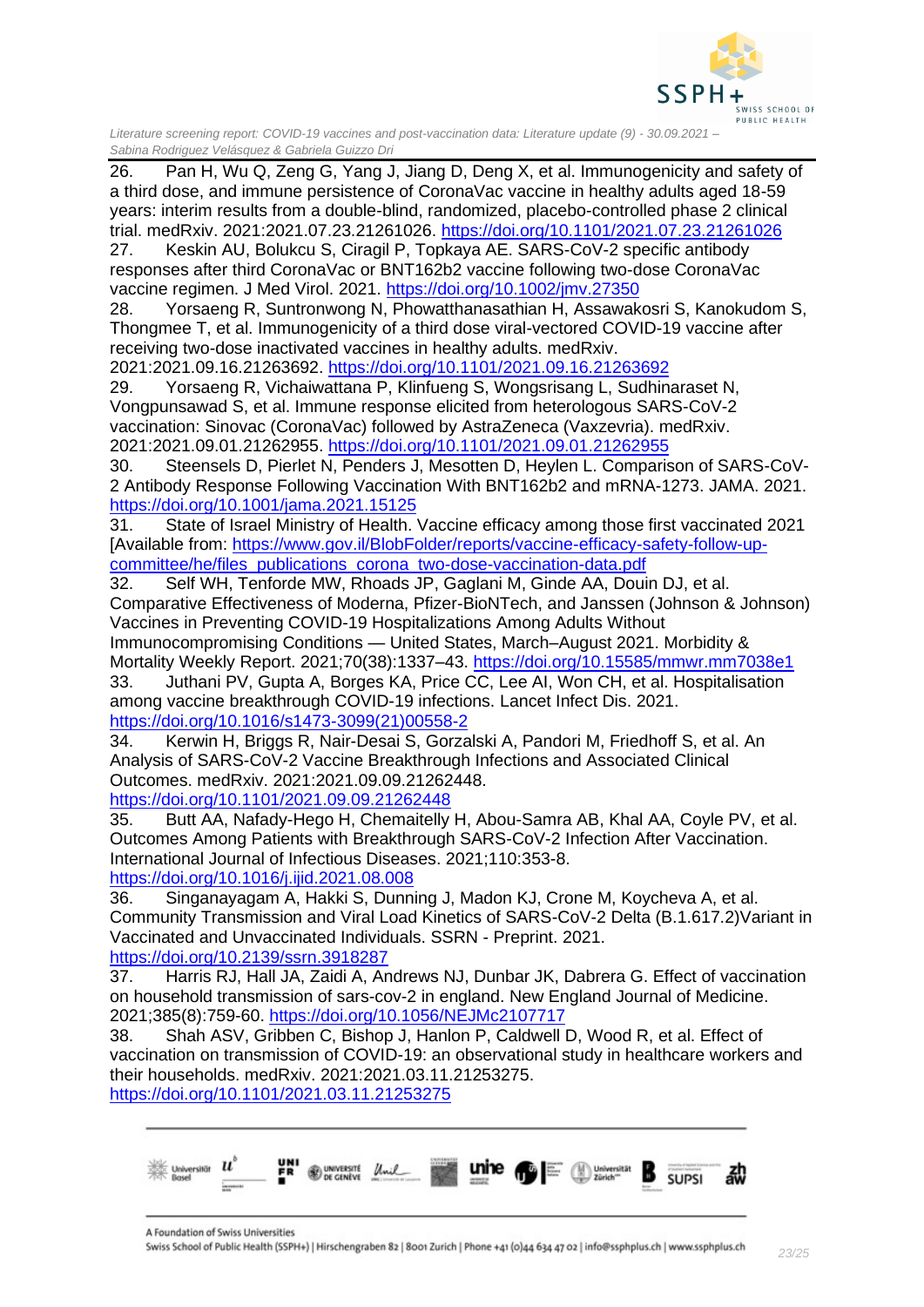

39. Ke R, Martinez P, Smith RL, Gibson L, Achenbach C, McFall S, et al. Longitudinal analysis of SARS-CoV-2 vaccine breakthrough infections reveal limited infectious virus shedding and restricted tissue distribution. medRxiv. 2021:2021.08.30.21262701. <https://doi.org/10.1101/2021.08.30.21262701>

40. Bar-On YM, Goldberg Y, Mandel M, Bodenheimer O, Freedman L, Kalkstein N, et al. Protection of BNT162b2 Vaccine Booster against Covid-19 in Israel. New England Journal of Medicine. 2021.<https://doi.org/10.1056/NEJMoa2114255>

41. Theiler RN, Wick M, Mehta R, Weaver AL, Virk A, Swift M. Pregnancy and birth outcomes after SARS-CoV-2 vaccination in pregnancy. American journal of obstetrics & gynecology MFM. 2021:100467.<https://doi.org/10.1016/j.ajogmf.2021.100467>

42. Ciapponi A, Bardach A, Mazzoni A, Alconada T, Anderson SA, Argento FJ, et al. Safety of components and platforms of COVID-19 vaccines considered for use in pregnancy: A rapid review. Vaccine. 2021;39(40):5891-908.

<https://doi.org/10.1016/j.vaccine.2021.08.034>

43. Shimabukuro TT, Kim SY, Myers TR, Moro PL, Oduyebo T, Panagiotakopoulos L, et al. Preliminary Findings of mRNA Covid-19 Vaccine Safety in Pregnant Persons. New England Journal of Medicine. 2021;384(24):2273-82. <https://doi.org/10.1056/NEJMoa2104983>

44. Kharbanda EO, Haapala J, DeSilva M, Vazquez-Benitez G, Vesco KK, Naleway AL, et al. Spontaneous Abortion Following COVID-19 Vaccination During Pregnancy. JAMA. 2021.<https://doi.org/10.1001/jama.2021.15494>

45. Zauche LH, Wallace B, Smoots AN, Olson CK, Oduyebo T, Kim SY, et al. Receipt of mRNA COVID-19 vaccines preconception and during pregnancy and risk of self-reported spontaneous abortions, CDC v-safe COVID-19 Vaccine Pregnancy Registry 2020-21. Res Sq. 2021.<https://doi.org/10.21203/rs.3.rs-798175/v1>

46. Wang PH, Lee WL, Yang ST, Tsui KH, Chang CC, Lee FK. The impact of COVID-19 in pregnancy: Part II. Vaccination to pregnant women. Journal of the Chinese Medical Association : JCMA. 2021.<https://doi.org/10.1097/JCMA.0000000000000612>

47. Dagan N, Barda N, Biron-Shental T, Makov-Assif M, Key C, Kohane IS, et al. Effectiveness of the BNT162b2 mRNA COVID-19 vaccine in pregnancy. Nature Medicine. 2021.<https://doi.org/10.1038/s41591-021-01490-8>

48. Gray KJ, Bordt EA, Atyeo C, Deriso E, Akinwunmi B, Young N, et al. Coronavirus disease 2019 vaccine response in pregnant and lactating women: a cohort study. American Journal of Obstetrics and Gynecology. 2021;225(3):303.e1-.e17. <https://doi.org/10.1016/j.ajog.2021.03.023>

49. Collier AY, McMahan K, Yu J, Tostanoski LH, Aguayo R, Ansel J, et al. Immunogenicity of COVID-19 mRNA Vaccines in Pregnant and Lactating Women. Jama. 2021;325(23):2370-80.<https://doi.org/10.1001/jama.2021.7563>

50. Charepe N, Gonçalves J, Juliano AM, Lopes DG, Canhão H, Soares H, et al. COVID-19 mRNA vaccine and antibody response in lactating women: a prospective cohort study. BMC Pregnancy and Childbirth. 2021;21(1).<https://doi.org/10.1186/s12884-021-04051-6>

51. Barchuk A, Cherkashin M, Bulina A, Berezina N, Rakova T, Kuplevatskaya D, et al. Vaccine Effectiveness against Referral to Hospital and Severe Lung Injury Associated with COVID-19: A Population-Based Case-Control Study in St. Petersburg, Russia. medRxiv. 2021:2021.08.18.21262065.<https://doi.org/10.1101/2021.08.18.21262065>

52. Byazrova M, G. , Kulemzin SV, Astakhova EA, Belovezhets TN, Efimov G, Chikaev AN, et al. Comparative Analysis of SARS-CoV-2-Specific B Cell and Humoral Responses Elicited by Sputnik V in Naïve and COVID-19-Recovered Vaccine Recipients. SSRN - Preprint. 2021.<https://doi.org/10.2139/ssrn.3918293>



A Foundation of Swiss Universities Swiss School of Public Health (SSPH+) | Hirschengraben 82 | 8001 Zurich | Phone +41 (0)44 634 47 02 | info@ssphplus.ch | www.ssphplus.ch